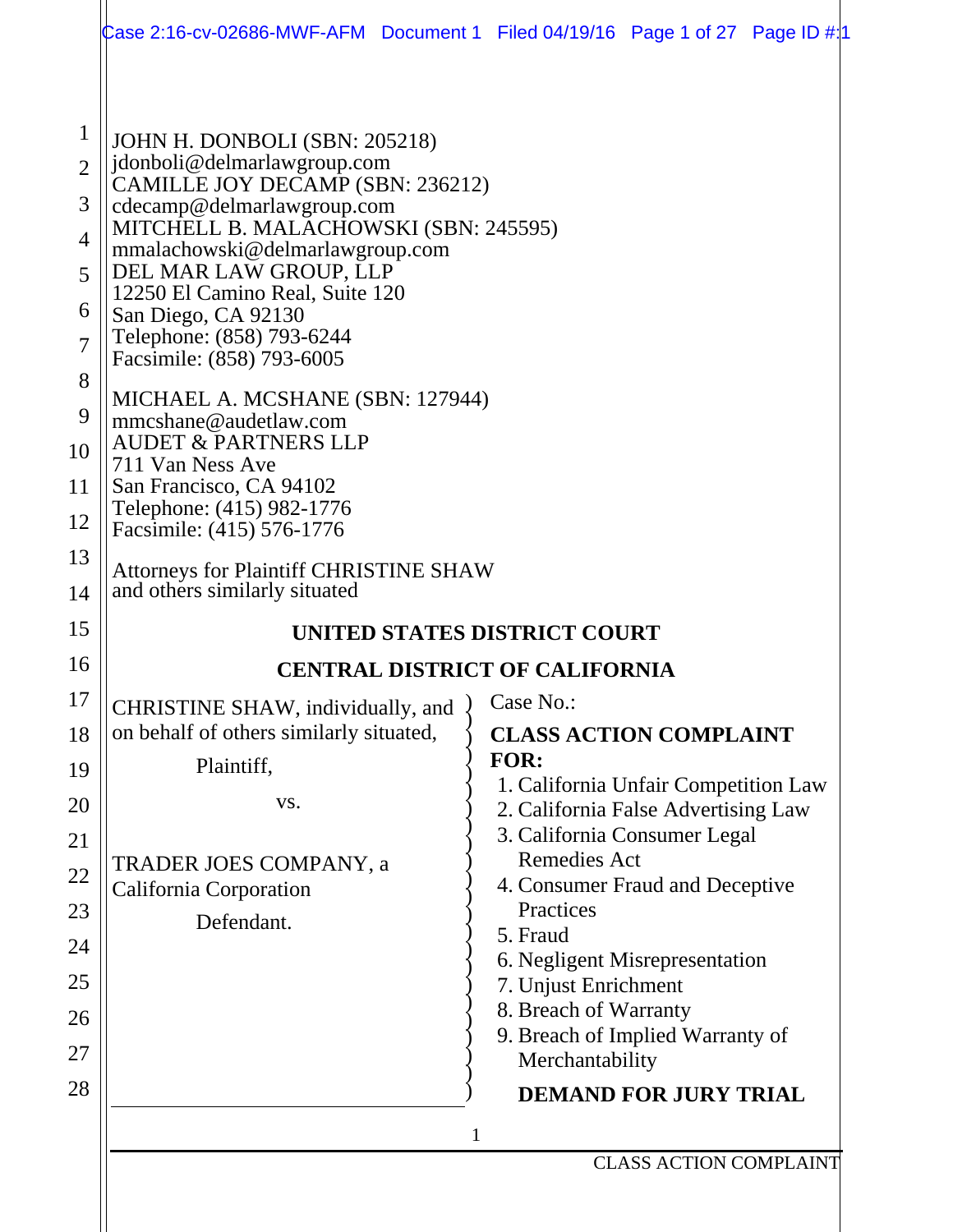COMES NOW, plaintiff Christine Shaw ("Plaintiff"), as an individual and on behalf of the general public and all others similarly situated, by her undersigned attorneys, alleges as follows:

#### **NATURE OF THE CASE**

1. Plaintiff brings this class action individually and on behalf of a class of persons who purchased deceptively labeled canned tuna products from Defendant, specifically five ounce cans of (a) Trader Joe's Albacore Tuna in Olive Oil Half-Salt; (b) Trader Joe's Albacore Tuna in Water Half-Salt; (c) Trader Joe's Skipjack Tuna in Water with Sea Salt; (d) Trader Joe's Albacore Tuna in Water Salt Added; (e) Trader Joe's Yellowfin Tuna in Olive Oil Solid Light; and (f) Trader Joe's Albacore Tuna in Water No Salt Added.

2. Section 341 of the Food Drug and Cosmetics Act authorizes the Food and Drug Administration to "promulgate regulations fixing and establishing for any food…reasonable standards of fill of container," whenever "such action will promote honesty and fair dealing in the interest of consumers." 21 U.S.C. § 341. Pursuant to this statutory grant of authority, the FDA enacted 21 C.F.R. § 161.190.

3. This regulation governs the packaging and selling of canned tuna and provides the federally mandated minimum standards of fill for canned tuna. *See* 21 C.F.R. § 161.190 (c).

4. Testing conducted by the National Oceanic and Atmospheric Administration has found that the above-named tuna products are under-filled below the federally mandated minimum standard of required by 21 C.F.R. § 161.190.

5. Defendant has continued to advertise and sell the tuna products in question by misrepresenting to consumers that they contain a sufficient amount of tuna and are legal for sale. Defendant has engaged in this activity for the purpose of inducing unknowing consumers, including Plaintiff herein, into buying underfilled cans of tuna.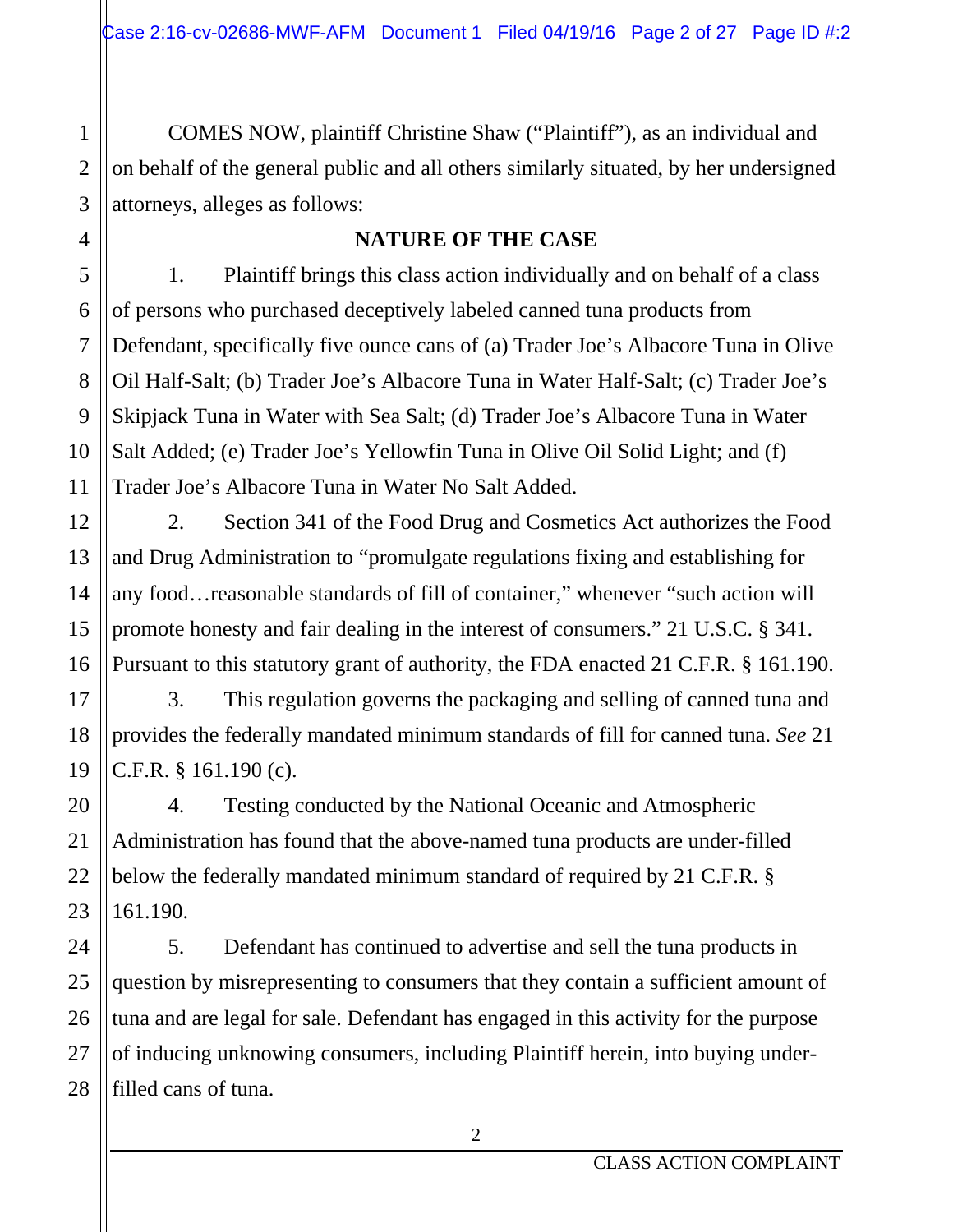6. Defendant's conduct violates the laws of California, including Business & Professions Code Sections 17200, *et seq*., which protects consumers from deceptive acts and practices. Defendant's unfair, deceptive, and misleading course of conduct has caused damage to Plaintiff and the class.

#### **PARTIES**

7. Plaintiff is an individual residing in San Diego, California. Plaintiff has purchased deceptively labeled canned tuna products from Defendant's stores located in Los Angeles County

8. Defendant Trader Joes Company is a California corporation with its principal place of business in Monrovia, California. Defendant operates a nationwide chain of over four hundred fifty grocery stores.

## **JURISDICTION AND VENUE**

9. This Court has jurisdiction over this matter pursuant to CAFA because the amount in controversy in this matter exceeds \$5,000,000.00 as to all class members, inclusive of attorneys' fees and costs, and injunctive relief. 28 U.S.C. Sections 1332(d), 1453, and 1711-1715.

10. As Defendant is a California corporation with its principal place of business in California, this Court has personal jurisdiction over Defendant.

11. Venue in this judicial district is proper under 28 U.S.C. §§ 1391(b) and 1391(c) because Defendant resides in this judicial district.

## **GENERAL ALLEGATIONS COMMON TO ALL CAUSES OF ACTION**

12. Defendant sells canned tuna products at its stores including canned tuna products under its own label. These canned tuna products are subject to the FDCA and 21 C.F.R. § 161.190. Defendant is thus responsible for ensuring that each can of tuna contains a sufficient amount of tuna.

13. The labels of the cans in question state that they are five-ounce cans of tuna.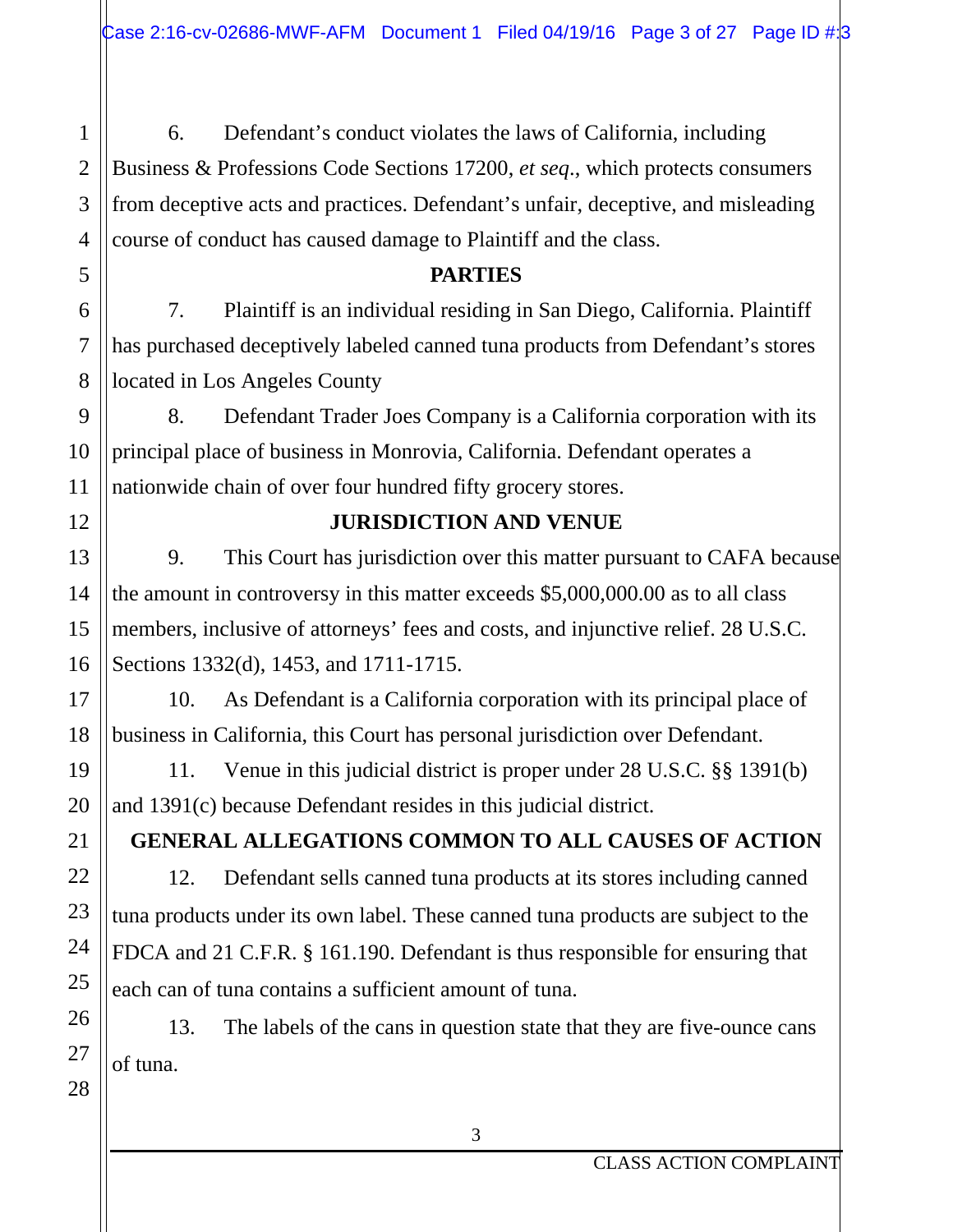14. The method for measuring the amount of tuna in cans of tuna product is given in detail by 21 C.F.R. § 161.190 $(c)(2)(i)$ -(viii). Independent testing conducted by NOAA was performed in accordance with this protocol.

1

2

3

4

5

6

7

8

9

10

11

12

13

14

15

16

17

18

19

20

21

22

23

24

25

26

27

28

15. Under this regulation, the minimum fill for a five-ounce can of Trader Joe's Albacore Tuna in Water Salt Added, Trader Joe's Albacore Tuna in Water Half-Salt, Trader Joe's Albacore Tuna in Water No Salt Added, Trader Joe's Albacore Tuna in Olive Oil Half Salt, and Trader Joe's Yellowfin Tuna in Olive Oil Solid Light is 3.23 ounces of pressed cake tuna, and the minimum fill for a five-ounce can of Trader Joe's Skipjack Tuna in Water with Sea Salt is 2.84 ounces of pressed cake tuna.

16. Per the required protocol, NOAA tested twenty-four cans of each tuna product. Their findings were as follows:

- a. Trader Joe's Albacore Tuna in Water Salt Added: Average 2.61 ounces of pressed cake tuna (19.2% under minimum); b. Trader Joe's Albacore Tuna in Water Half-Salt: Average 2.43
	- ounces of pressed cake tuna (24.8% under minimum);
	- c. Trader Joe's Albacore Tuna in Water No Salt Added: Average 2.43 ounces of pressed cake tuna (24.8% under minimum);
	- d. Trader Joe's Albacore Tuna in Olive Oil Half Salt: Average 2.87 ounces of pressed cake tuna (11.1% under minimum);
	- e. Trader Joe's Yellowfin Tuna in Olive Oil Solid Light: Average 2.78 ounces of pressed cake tuna (13.9% less under minimum); and
	- f. Trader Joe's Skipjack Tuna in Water with Sea Salt: Average 2.56 ounces of pressed cake tuna (9.9% less under minimum)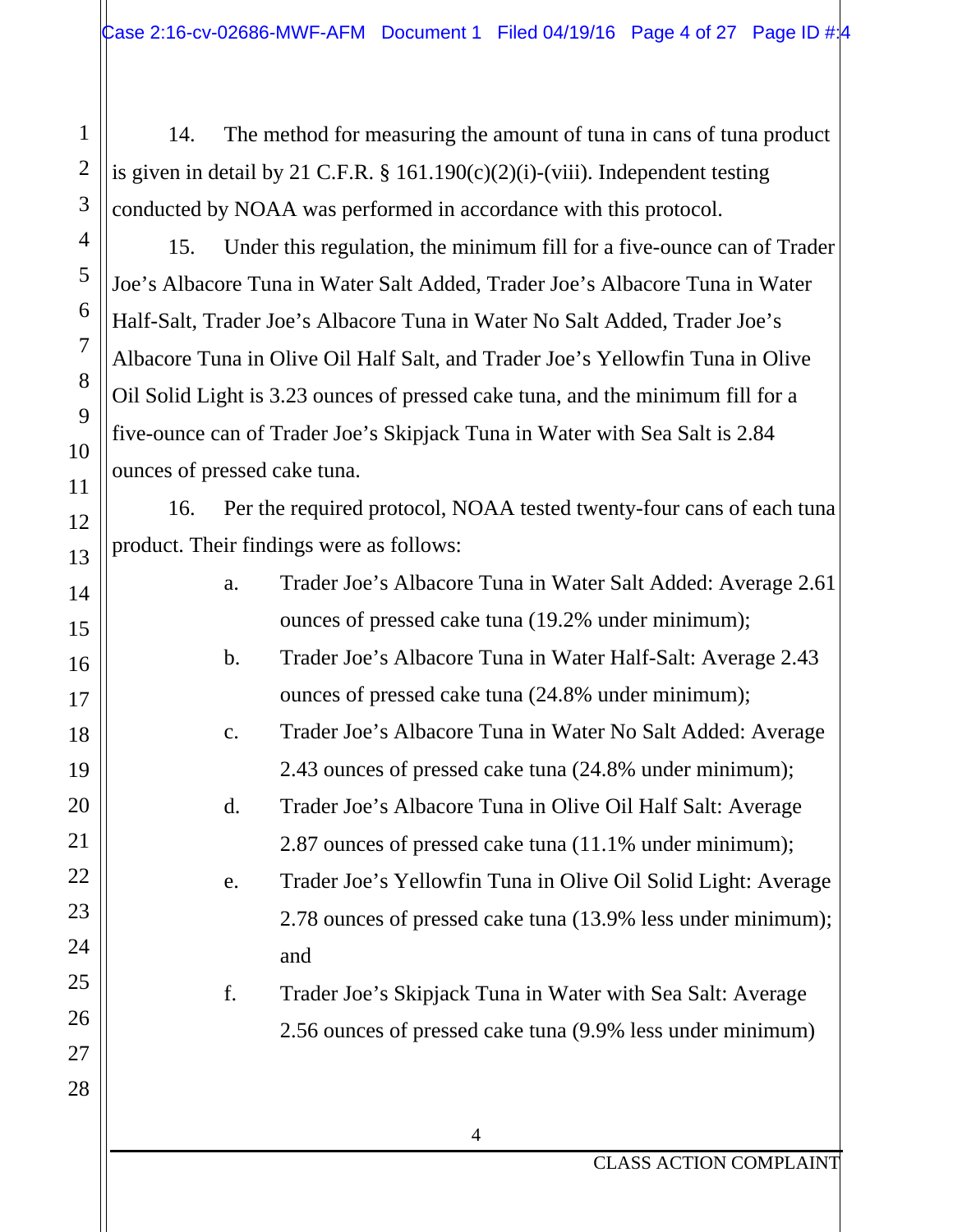## 1 2 3 4 5 6 7 8 9 10 11 12 13 14 15 16 17 18 19 20 21 22 23 24 25 26 27 28

### **THE PLAINTIFF TRANSACTION**

17. Plaintiff purchased five-ounce cans of Defendant's tuna products at issue at various grocery stores owned and operated by Defendant in Los Angeles County within the last four years.

18. As NOAA's testing revealed that the canned tuna products are underfilled in violation of federal standards, Plaintiff purchased defective goods that Defendant was not authorized to sell.

19. Defendant thus misrepresented to Plaintiff that its canned tuna products contain a sufficient amount of tuna and are legal for sale.

20. Plaintiff relied on Defendant's misrepresentations when she purchased Defendant's canned tuna products. Had Defendant not made these misrepresentations, Plaintiff would not have purchased Defendant's canned tuna products. Plaintiff was therefore damaged by Defendant's conduct.

### **CLASS ALLEGATIONS**

21. Plaintiff brings this action, as set forth below, against Defendant, pursuant to Rules  $23(a)$ ,  $23(b)(1)$ ,  $23(b)(2)$ , and  $23(b)(3)$  of the Federal Rules of Civil Procedure, individually and on behalf of a class consisting of:

> All persons who purchased a five-ounce can of Trader Joe's Albacore Tuna in Water Salt Added, Trader Joe's Albacore Tuna in Water Half-Salt, Trader Joe's Albacore Tuna in Water No Salt Added, Trader Joe's Albacore Tuna in Olive Oil Half Salt, Trader Joe's Yellowfin Tuna in Olive Oil Solid Light, or Trader Joe's Skipjack Tuna in Water with Sea Salt in the United States.

22. Excluded from the class are the Court and its employees; Defendant; any parent, subsidiary, or affiliate of Defendant; and all employees and directors who are or have been employed by Defendant during the relevant time period.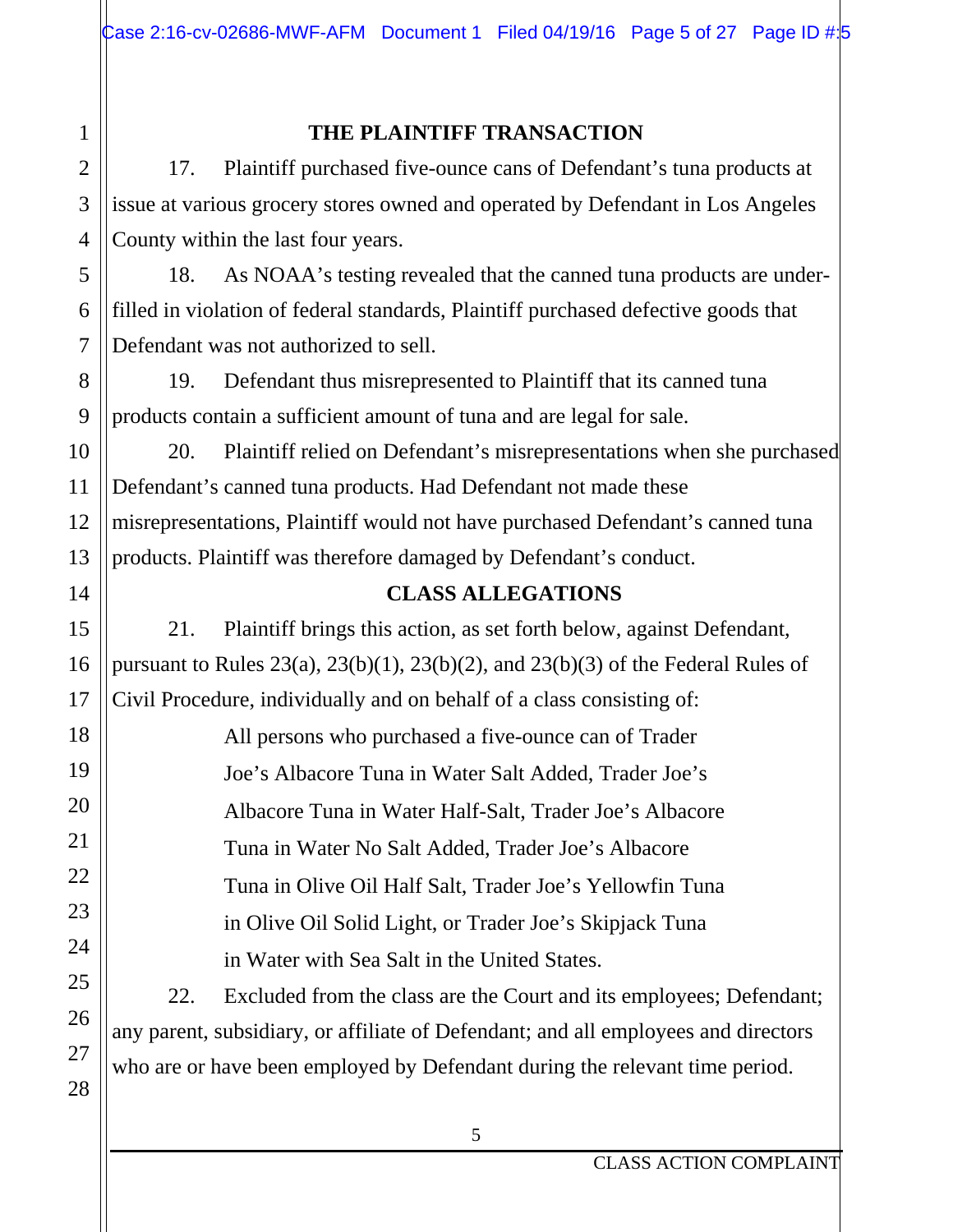#### 1 **Class Action Requirements**

2

3

4

5

6

7

8

9

10

11

12

13

14

15

16

17

18

19

20

21

22

23

24

25

26

27

28

23. The numerosity requirement of Fed. R. Civ. P.  $23(a)(1)$  is satisfied for the foregoing class because the members of the class are so numerous and geographically dispersed that joinder of all class members is impracticable. Plaintiff currently believes that there are hundreds of thousands of members of the class located in the United States.

24. Common questions of fact and law exist here, satisfying the requirement of Rule 23(a)(2), including but not limited to:

- a. whether Defendant participated in, or committed the wrongful conduct alleged herein;
- b. whether Defendant's acts, transactions, or course of conduct constitute the violations of law alleged herein;
- c. whether the members of the class sustained and/or continue to sustain damages by reason of Defendant's conduct, and, if so, the proper measure and appropriate formula to be applied in determining such damages; and
	- f. whether the members of the class are entitled to injunctive or other equitable relief.

25. Plaintiff's claims are typical of the claims of all other members of the class and involve the same violations of law by Defendant as other class members' claims. Plaintiff and members of the class also sustained damages arising out of Defendant's common course of conduct complained herein. Accordingly, Plaintiff satisfies the "typicality" requirements of Fed. R. Civ. P. 23(a)(3) with respect to the class.

26. Plaintiff will fairly and adequately protect the interests of the other members of the class, and has no interests that are antagonistic to or which conflict with those of the other members of those classes. Plaintiff is committed to the vigorous prosecution of this action and has retained competent counsel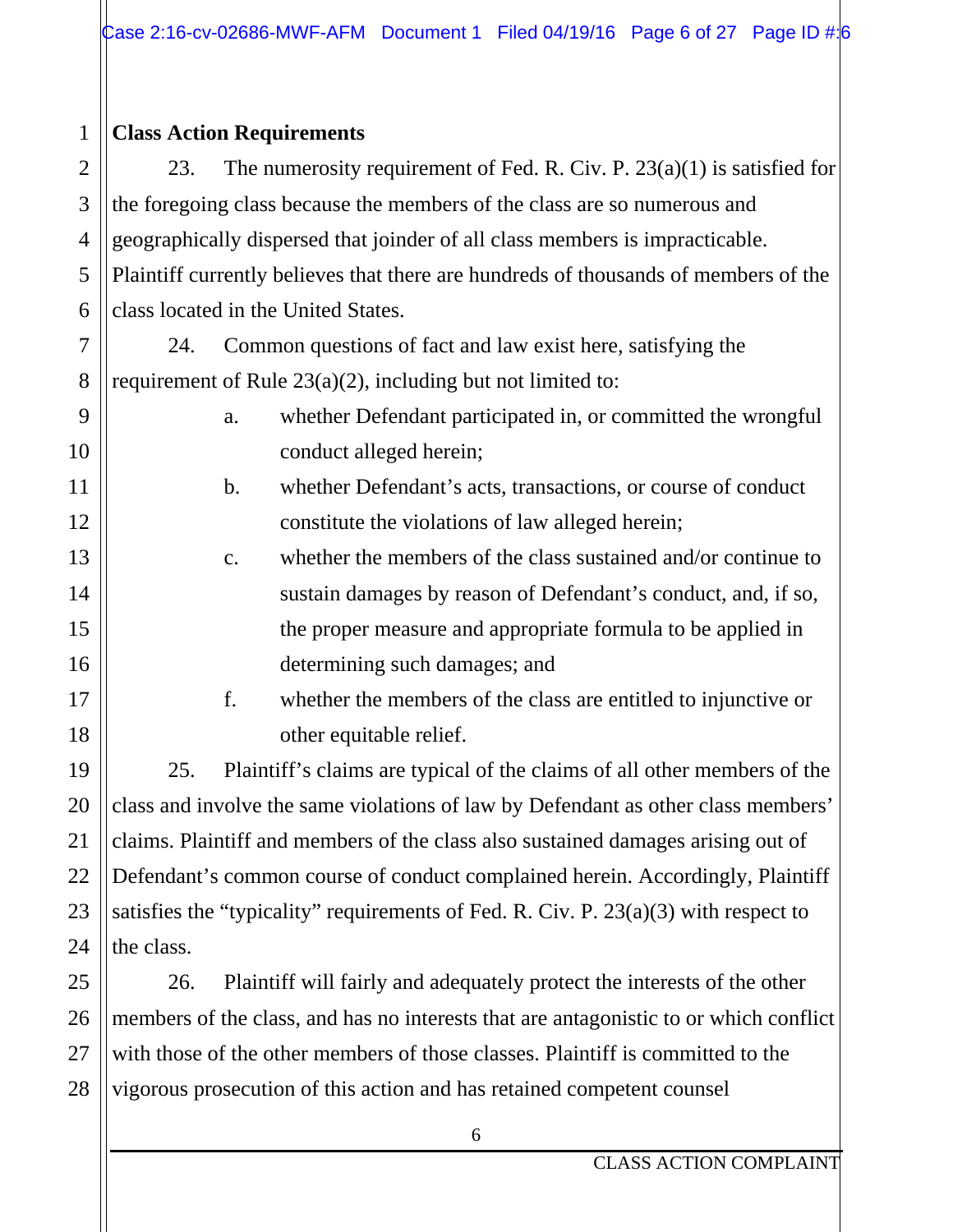experienced in litigation of this nature and the other members of the class; as such, the requirements of Rule  $23(a)(4)$  are satisfied.

27. Absent a representative class action, members of the class would continue to suffer the harm described herein, for which they would have no remedy. Even if separate actions could be brought by individual purchasers, the resulting multiplicity of lawsuits would cause undue hardship and expense for both the Court and the litigants, as well as create a risk of inconsistent rulings and adjudications that might be dispositive of the interests of similarly situated purchasers, substantially impeding their ability to protect their interests, while establishing incompatible standards of conduct for Defendant. The proposed class, thus satisfies the requirements of Fed. R. Civ. P. 23(b)(1).

28. Defendant acted or refused to act on grounds generally applicable to Plaintiff and the other members of the class, thereby rendering class certification and injunctive relief with respect to the class as a whole appropriate. Certification under Fed. R. Civ. P. 23(b)(2) is proper in this regard.

29. As discussed above, numerous common questions of fact and law exist. These questions predominate over the individual questions presented in this action. The predominance requirement of Rule 23(b)(3) is thus satisfied.

30. A class action is the superior method for the fair and efficient adjudication of this controversy, because joinder of all members of the class is impracticable. Because the damages suffered by individual members of the class may be relatively small, the expense and burden of litigation would prevent class members from individually redressing the wrongs done to them. Where, as here, the size and nature of individual class members' claims would allow few, if any, members of the classes to seek legal redress against Defendant for the wrongs complained of herein, a representative class action is both the appropriate vehicle by which to adjudicate these claims and is essential to the interests of justice. Furthermore, a class action regarding the issues in this action creates no significant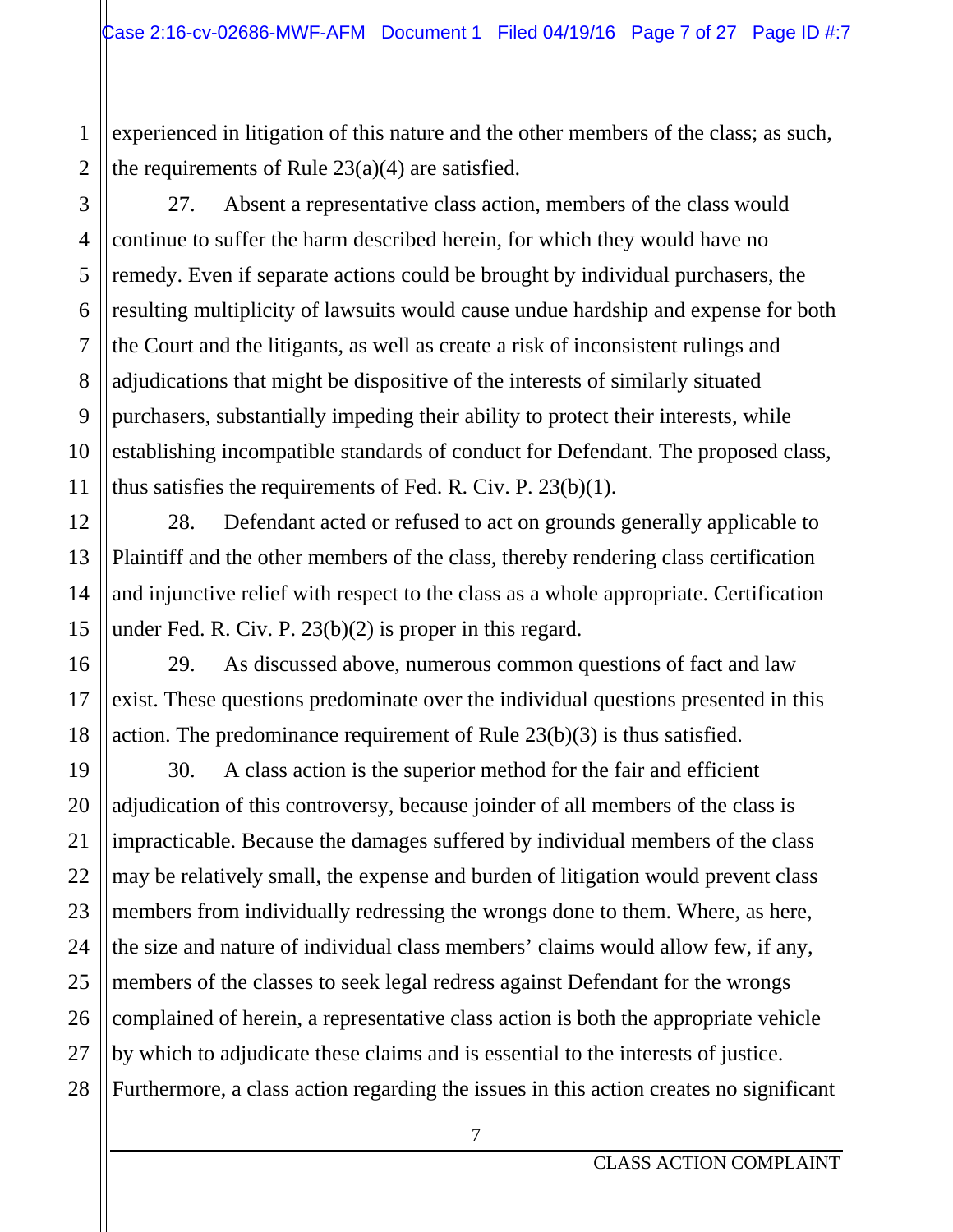problems of manageability. The superiority and manageability requirements of Rule 23(b)(3) are thus satisfied.

#### **FIRST CAUSE OF ACTION**

#### (**Violation of Business & Prof. Code Section 17200** *et seq***.**)

31. Plaintiff realleges and incorporates herein by reference all of the allegations contained in Paragraphs 1 through 30, inclusive, of this complaint as though fully set forth herein.

32. Business & Professions Code section 17200 *et seq*. provides that unfair competition means and includes "any unlawful, unfair or fraudulent business act or practice and unfair, deceptive, untrue or misleading marketing."

33. By and through its conduct, including the conduct detailed above, Defendant engaged in activities which constitute unlawful, unfair, and fraudulent business practices prohibited by Business & Professions Code Section 17200 *et seq*. Beginning at an exact date unknown as yet and continuing up through the present, Defendant committed acts of unfair competition, including those described above, by engaging in a pattern of "unlawful" business practices, within the meaning of Business & Professions Code Section 17200 *et seq*., by selling canned tuna products that were insufficiently filled in violation of federal regulations.

34. Beginning at an exact date unknown as yet and continuing up through the present, Defendant committed acts of unfair competition that are prohibited by Business and Professions Code section 17200 *et seq*. Defendant engaged in a pattern of "unfair" business practices that violate the wording and intent of the statutes, by engaging in practices that threaten an incipient violation of law or violate the policy or spirit of laws because their effects are comparable to or the same as a violation of the law by selling canned tuna products that were insufficiently filled in violation of federal regulations.

35. Alternatively, Defendant engaged in a pattern of "unfair" business practices that violate the wording and intent of the statutes, by engaging in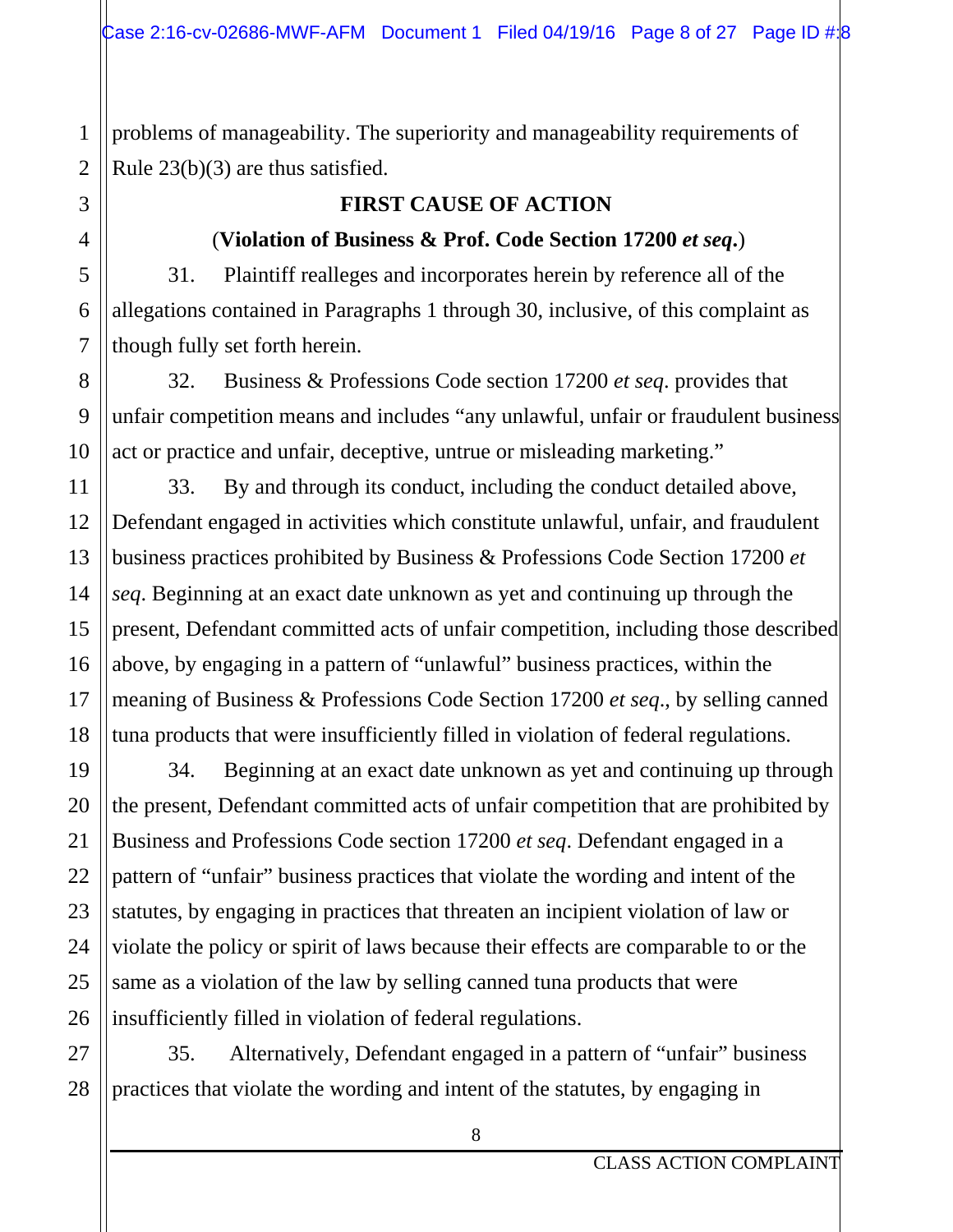practices that are immoral, unethical, oppressive or unscrupulous, the utility (if any) of which conduct is far outweighed by the harm done to consumers and public policy by selling canned tuna products that were insufficiently filled in violation of federal regulations.

36. Alternatively, Defendant engaged in a pattern of "unfair" business practices that violate the wording and intent of the statutes, by engaging in practices, including by selling canned tuna products that were insufficiently filled in violation of federal regulations, wherein: (1) the injury to the consumer was substantial; (2) the injury was not outweighed by any countervailing benefits to consumers or competition; and (3) the injury was of the kind that the consumers themselves could not reasonably have avoided.

37. Beginning at an exact date unknown as yet and continuing up through the present, Defendant committed acts of unfair competition, including those described above, prohibited by Business and Professions Code section 17200 *et seq.* by engaging in a pattern of "fraudulent" business practices within the meaning of Business & Professions Code section 17200 *et seq*., by selling canned tuna products that were insufficiently filled in violation of federal regulations.

38. Defendant engaged in these unlawful, unfair, and fraudulent business practices for the primary purpose of collecting unlawful and unauthorized monies from Plaintiff and all others similarly situated; thereby unjustly enriching Defendant.

39. As a result of the repeated violations described herein, Defendant received and continue to receive unearned commercial benefits at the expense of their competitors and the public.

40. Defendant's unlawful, unfair, and fraudulent business practices presents a continuing threat to the public in that Defendant continues to engage in unlawful conduct.

28

1

2

3

4

5

6

7

8

9

10

11

12

13

14

15

16

17

18

19

20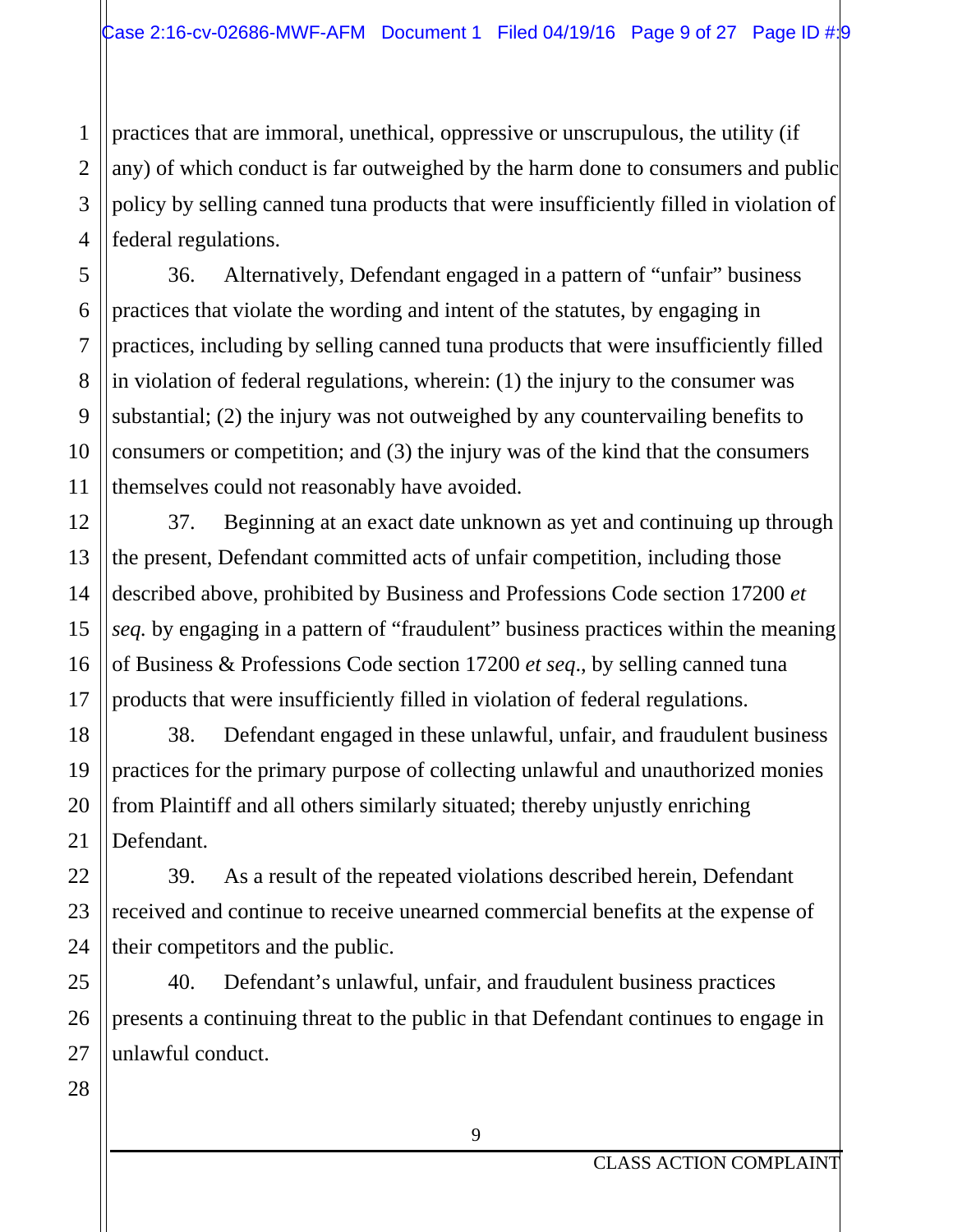41. Such acts and omissions are unlawful and/or unfair and/or fraudulent and constitute a violation of Business & Professions Code section 17200 *et seq*. Plaintiff reserves the right to identify additional violations by Defendant as may be established through discovery.

42. As a direct and legal result of their unlawful, unfair, and fraudulent conduct described herein, Defendant has been and will be unjustly enriched by the receipt of ill-gotten gains from customers, including Plaintiff, who unwittingly provided money to Defendant based on Defendant's advertising canned tuna products as legal for sale, when in reality Defendant was selling canned tuna products that were insufficiently filled in violation of federal regulations.

43. Plaintiff suffered an "injury in fact" because Plaintiff's money was taken by Defendant as a result of Defendant's by advertising canned tuna products as legal for sale, when in reality Defendant was selling canned tuna products that were insufficiently filled in violation of federal regulations.

44. In prosecuting this action for the enforcement of important rights affecting the public interest, Plaintiff seeks the recovery of attorneys' fees, which is available to a prevailing plaintiff in class action cases such as this.

## **SECOND CAUSE OF ACTION**

## **(Violation of Business & Professions Code § 17500** *et seq***.)**

45. Plaintiff realleges and incorporates herein by reference all of the allegations contained in Paragraphs 1 through 44, inclusive, of this complaint as though fully set forth herein.

36. Business & Professions Code § 17500 *et seq*. provides that it is "unlawful for any person, firm [or other party] . . . to make or disseminate before the public . . . any statement which is untrue or misleading" in connection with the sale or disposition of goods or services.

27 28

1

2

3

4

5

6

7

8

9

10

11

12

13

14

15

16

17

18

19

20

21

22

23

24

25

26

37. Beginning at an exact date unknown as yet and continuing up through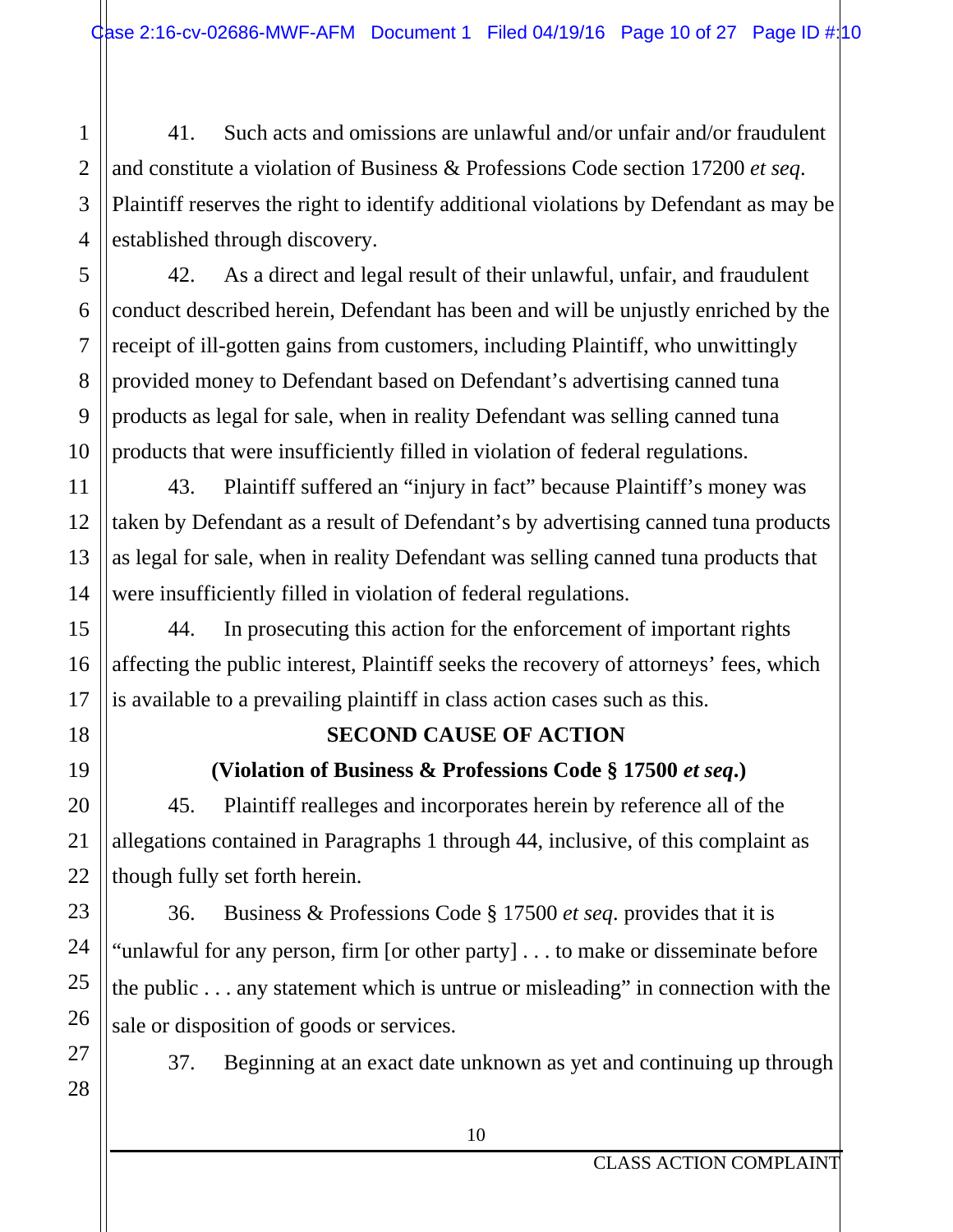the present, Defendant committed acts of unfair competition, including those set forth above, prohibited by Business & Professions Code § 17500 et seq. by engaging in a pattern of false and misleading advertising and business practices that violate the wording and intent of the statutes.

38. On information and belief, Defendant engages in unlawful advertising practices with the intent to induce members of the public to purchase goods that they believe to be of a particular quality.

39. Defendant's deceptive advertising practices, including selling canned tuna products that were insufficiently filled in violation of federal regulations, present a continuing threat to members of the public in that Defendant continues to engage in the conduct described above.

40. Such acts and omissions are unfair and/or deceptive and/or untrue and/or misleading and constitute a violation of Business & Professions Code § 17500 *et seq*. Plaintiff reserves the right to identify additional violations by Defendant as may be established through discovery.

41. As a direct and legal result of Defendant's conduct described above, Defendant has been and will be unjustly enriched with ill-gotten gains. Plaintiff and the general public are entitled to restitution and/or reimbursement of the gains Defendant received because of the misdeeds described herein.

42. In prosecuting this action for the enforcement of important rights affecting the public interest, Plaintiff seeks the recovery of attorneys' fees pursuant to Code of Civil Procedure § 1021.5, which is available to a prevailing plaintiff who wins relief for the general public.

1

2

3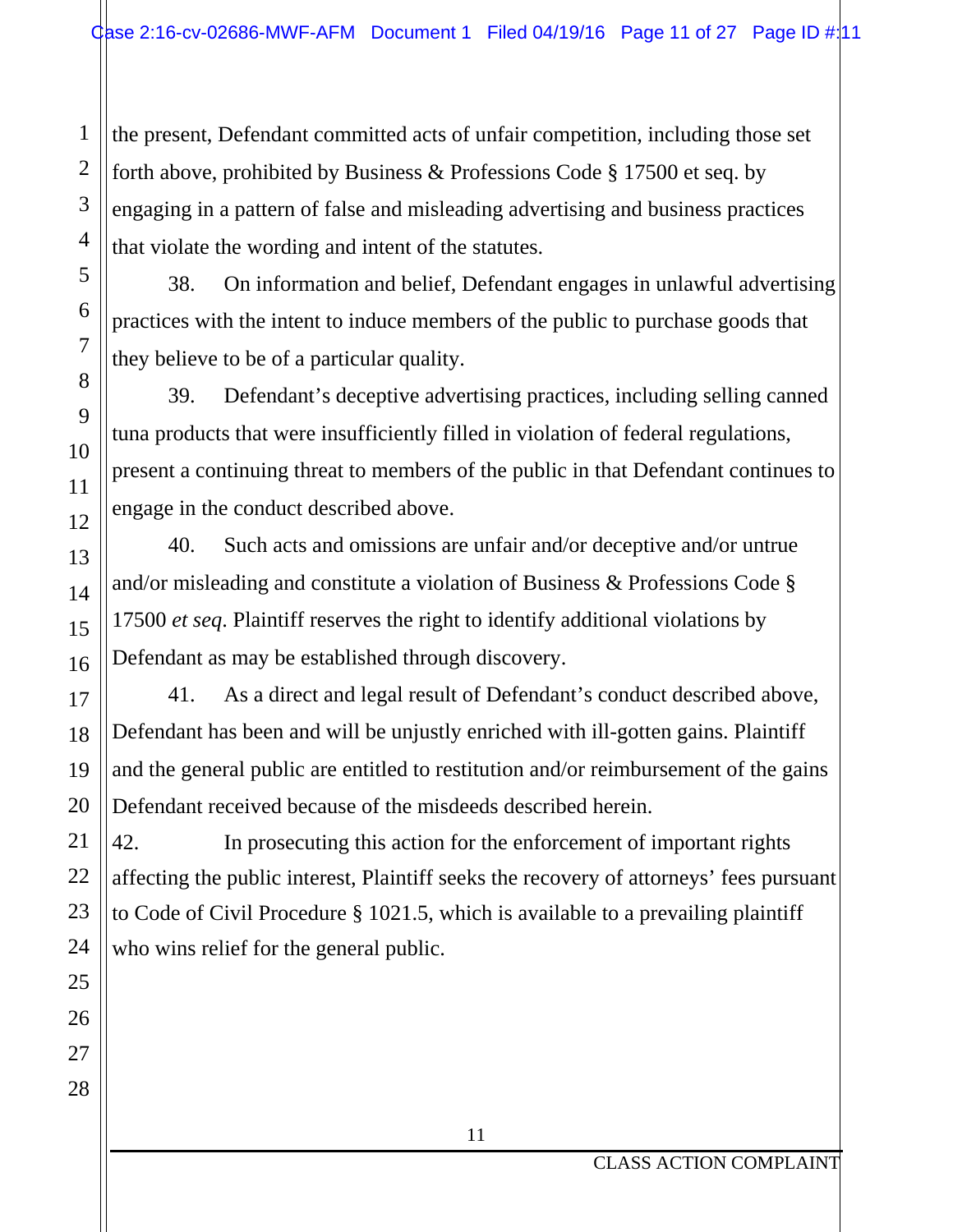#### **THIRD CAUSE OF ACTION**

#### (**Violation of California Consumers Legal Remedies Act**)

46. Plaintiff realleges and incorporates herein by reference all of the allegations contained in Paragraphs 1 through 45, inclusive, of this complaint as though fully set forth herein.

47. California Civil Code Section 1750 et seq. (entitled the Consumers Legal Remedies Act) provides a list of "unfair or deceptive" practices in a "transaction" relating to the sale of "goods" or "services" to a "consumer." The Legislature's intent in promulgating the Consumers Legal Remedies Act is expressed in Civil Code Section 1760, which provides, inter alia, that its terms are to be "construed liberally and applied to promote its underlying purposes, which are to protect consumers against unfair and deceptive business practices and to provide efficient and economical procedures to secure such protection."

48. Defendant's canned tuna products constituted "goods" as defined in Civil Code Section 1761(a).

49. Plaintiff, and class members, are each a "Consumer" as defined in Civil Code Section 1761(d).

50. Each of Plaintiff's and class members' purchases of Defendant's canned tuna products constituted a "transaction" as defined in Civil Code Section  $1761(e)$ .

51. Civil Code Section 1770(a)(4) and (9) provides that "[t]he following unfair methods of competition and unfair or deceptive acts or practices undertaken by any person in a transaction intended to result or which results in the sale or lease of goods or services to any consumer are unlawful: Using deceptive representations or designations of geographic origin in connection with goods or services [and] [a]dvertising goods or services with intent not to sell them as advertised."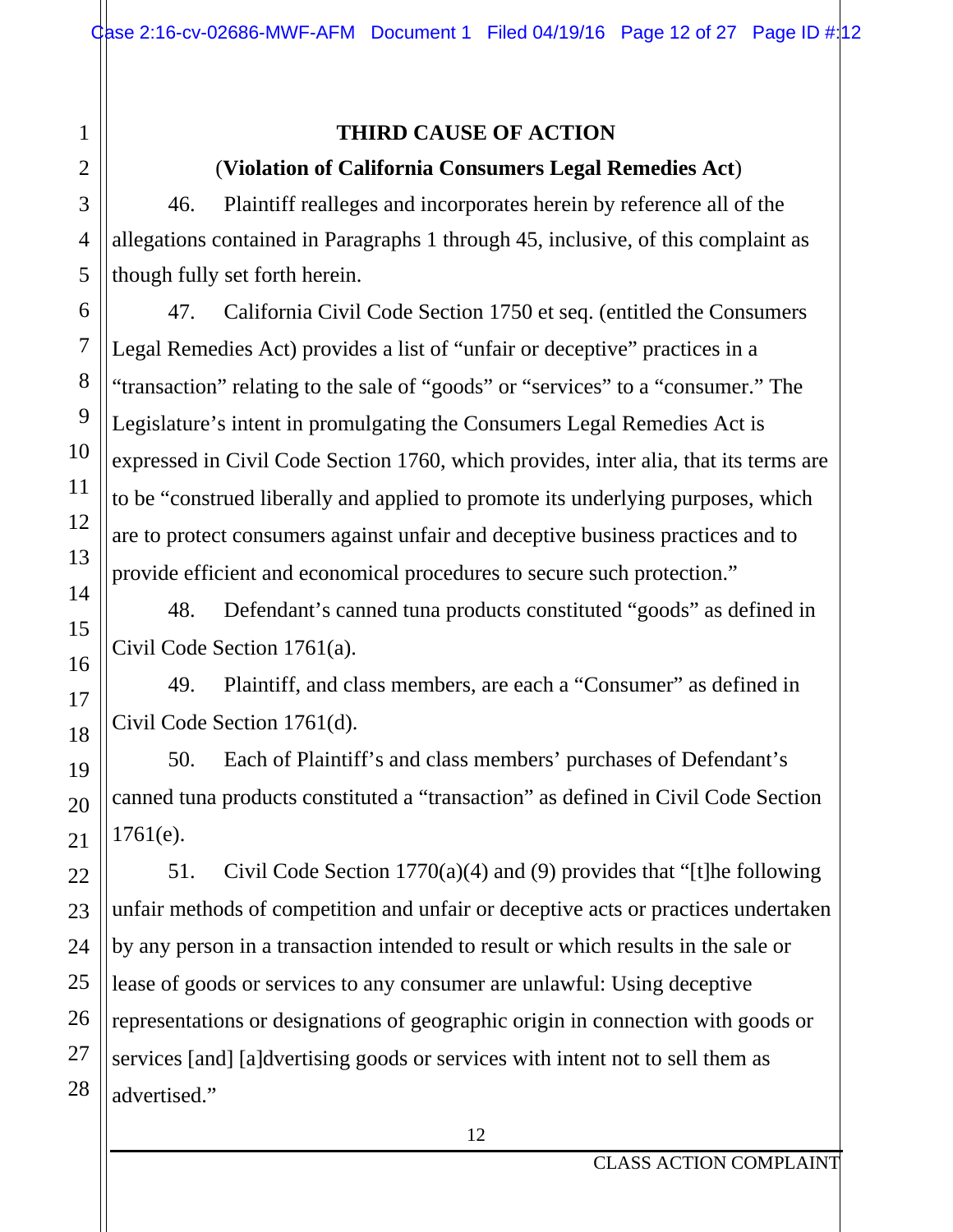52. Defendant violated Civil Code Section 1770(a)(4) and (9) by selling canned tuna products that were insufficiently filled in violation of federal regulations.

53. It is alleged on information and belief that Defendant's violations of the Consumer's Legal Remedies Act set forth herein were done with awareness of the fact that the conduct alleged was wrongful and were motivated solely for increased profit. It is also alleged on information and belief that Defendant did these acts knowing the harm that would result to Plaintiff and that Defendant did these acts notwithstanding that knowledge.

54. As a direct and proximate result of Defendant's violations of the Consumers Legal Remedies Act, Plaintiff and class members are entitled to the following remedies as against Defendant: (a) a declaration that Defendant violated the Consumers Legal Remedies Act, and (b) an injunction preventing Defendant's unlawful actions.

55. Plaintiff suffered an "injury in fact" because Plaintiff's money was taken by Defendant as a result of Defendant selling canned tuna products that were insufficiently filled in violation of federal regulations.

56. On or about March 17, 2016, Plaintiff provided to Defendant the requisite thirty-day notice, which was sent pursuant to California Civil Code section 1782. The thirty-day notice complied with the relevant provisions of the CLRA as it was a demand to correct, repair, replace, or otherwise rectify their improper practices related to their canned tuna products. As of the date of the filing of this Complaint, Defendant has not agreed to undertake such actions. As such, Plaintiff seeks "actual damages" and/or punitive damages pursuant to the CLRA from Defendant.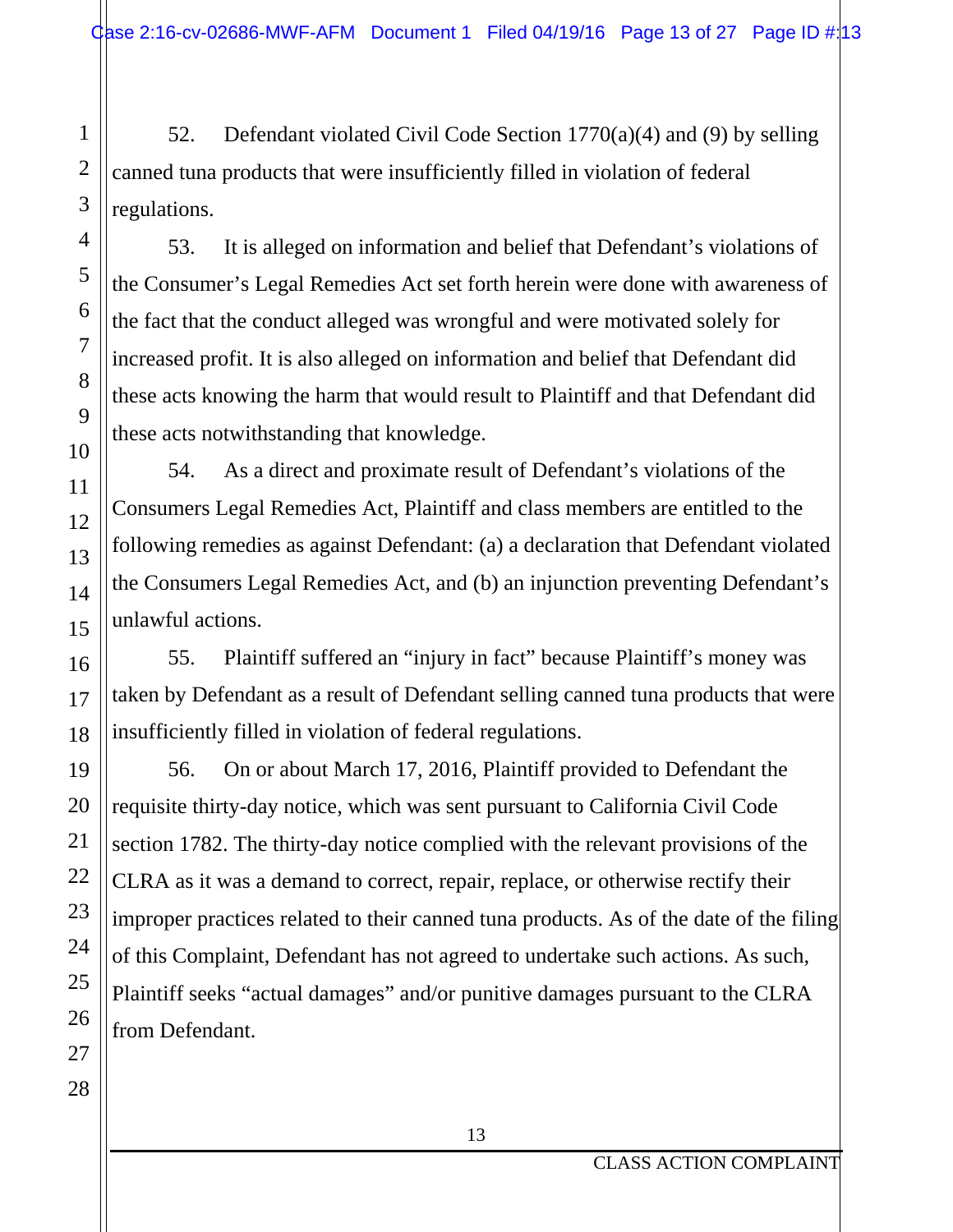| $\mathbf{1}$   | <b>FOURTH CAUSE OF ACTION</b>            |                |                                                                                       |  |  |
|----------------|------------------------------------------|----------------|---------------------------------------------------------------------------------------|--|--|
| $\overline{2}$ | (Consumer Fraud and Deceptive Practices) |                |                                                                                       |  |  |
| 3              | 57.                                      |                | Plaintiff realleges and incorporates herein by reference all of the                   |  |  |
| 4              |                                          |                | allegations contained in Paragraphs 1 through 56, inclusive, of this complaint as     |  |  |
| 5              |                                          |                | though fully set forth herein.                                                        |  |  |
| 6              | 58.                                      |                | Plaintiff brings this cause of action individually, and on behalf of all              |  |  |
| 7              |                                          |                | similarly situated residents of each of the fifty states and the District of Columbia |  |  |
| 8              |                                          |                | for violations of the respective statutory consumer protection laws, as follows:      |  |  |
| 9              |                                          | a.             | the Alabama Deceptive Trade Practices Act, Ala.Code 1975, §                           |  |  |
| 10             |                                          |                | $8-19-1$ , et seq.;                                                                   |  |  |
| 11             |                                          | $\mathbf{b}$ . | the Alaska Unfair Trade Practices and Consumer Protection                             |  |  |
| 12             |                                          |                | Act, AS § 45.50.471, et seq.;                                                         |  |  |
| 13             |                                          | c.             | the Arizona Consumer Fraud Act, A.R.S §§ 44-1521, et seq.;                            |  |  |
| 14             |                                          | $\mathbf{d}$ . | the Arkansas Deceptive Trade Practices Act, Ark. Code §§ 4-88-                        |  |  |
| 15             |                                          |                | 101, et seq.;                                                                         |  |  |
| 16             |                                          | e.             | the Colorado Consumer Protection Act, C.R.S.A. §6-1-101, et                           |  |  |
| 17             |                                          |                | seq.;                                                                                 |  |  |
| 18             |                                          | f.             | the Connecticut Unfair Trade Practices Act, C.G.S.A. § 42-110,                        |  |  |
| 19             |                                          |                | et seq.;                                                                              |  |  |
| 20             |                                          | g.             | the Delaware Consumer Fraud Act, 6 Del. C. § 2513, et seq.;                           |  |  |
| 21             |                                          | h.             | the District of Columbia Consumer Protection Procedures Act,                          |  |  |
| $22\,$<br>23   |                                          |                | DC Code § 28-3901, et seq.;                                                           |  |  |
| 24             |                                          | i.             | the Florida Deceptive and Unfair Trade Practices Act, FSA §                           |  |  |
| 25             |                                          |                | 501.201, et seq.;                                                                     |  |  |
| 26             |                                          | j.             | the Georgia Fair Business Practices Act, OCGA § 10-1-390, et                          |  |  |
| 27             |                                          |                | seq.;                                                                                 |  |  |
| 28             |                                          | k.             | the Hawaii Unfair Competition Law, H.R.S. § 480-1, et seq.;                           |  |  |
|                |                                          |                | 14                                                                                    |  |  |
|                |                                          |                |                                                                                       |  |  |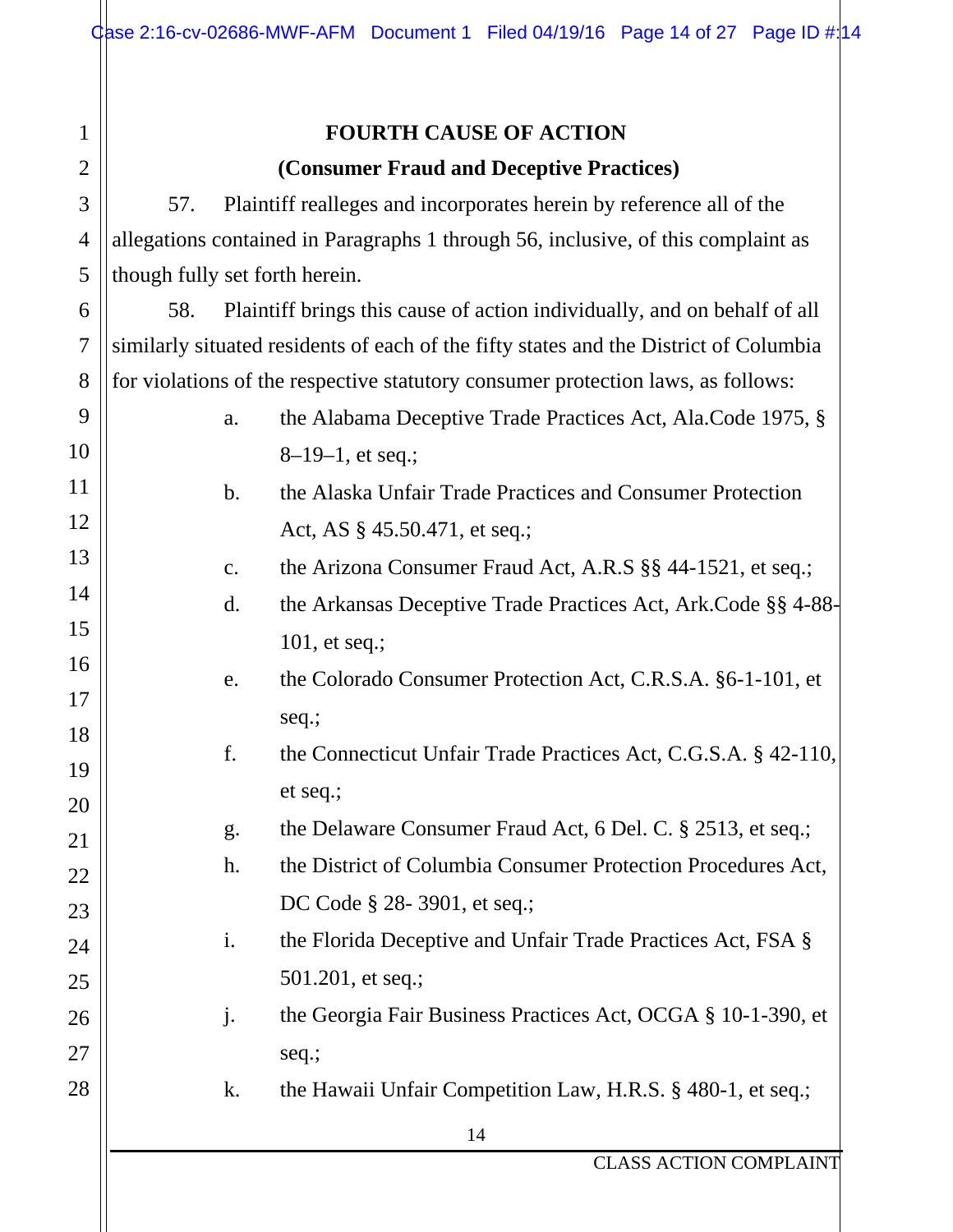| $\mathbf{1}$   | $\mathbf{1}$ . | the Idaho Consumer Protection Act, I.C. § 48-601, et seq.;    |
|----------------|----------------|---------------------------------------------------------------|
| $\overline{2}$ | m.             | the Illinois Consumer Fraud and Deceptive Business Practices  |
| 3              |                | Act, 815 ILCS 501/1 et seq.;                                  |
| 4              | n.             | the Indiana Deceptive Consumer Sales Act, IN ST § 24-5-0.5-2, |
| 5              |                | et seq.;                                                      |
| 6              | 0.             | The Iowa Private Right of Action for Consumer Frauds Act,     |
| 7              |                | Iowa Code Ann. § 714H.1, et seq.;                             |
| 8              | p.             | the Kansas Consumer Protection Act, K.S.A. § 50-623, et seq.; |
| 9              | q.             | the Kentucky Consumer Protection Act, KRS 367.110, et seq.;   |
| 10             | r.             | the Louisiana Unfair Trade Practices and Consumer Protection  |
| 11             |                | Law, LSA-R.S. 51:1401, et seq.;                               |
| 12             | S.             | the Maine Unfair Trade Practices Act, 5 M.R.S.A. § 205-A, et  |
| 13             |                | seq.;                                                         |
| 14             | t.             | the Maryland Consumer Protection Act, MD Code, Commercial     |
| 15             |                | Law, § 13-301, et seq.;                                       |
| 16             | u.             | the Massachusetts Regulation of Business Practices for        |
| 17             |                | Consumers Protection Act, M.G.L.A. 93A, et seq.;              |
| 18<br>19       | V.             | the Michigan Consumer Protection Act, M.C.L.A. 445.901, et    |
| 20             |                |                                                               |
| 21             |                | seq.;                                                         |
| 22             | W.             | the Minnesota Prevention of Consumer Fraud Act, Minn. Stat.   |
| 23             |                | $\S$ 325F.68, et seq.;                                        |
| 24             | X.             | the Mississippi Consumer Protection Act, Miss. Code Ann. §    |
| 25             |                | 75-24-1, et seq.;                                             |
| 26             | y.             | the Missouri Merchandising Practices Act, V.A.M.S. § 407, et  |
| 27             |                | seq.;                                                         |
| 28             | Z.             | the Montana Unfair Trade Practices and Consumer Protection    |
|                |                | 15                                                            |
|                |                |                                                               |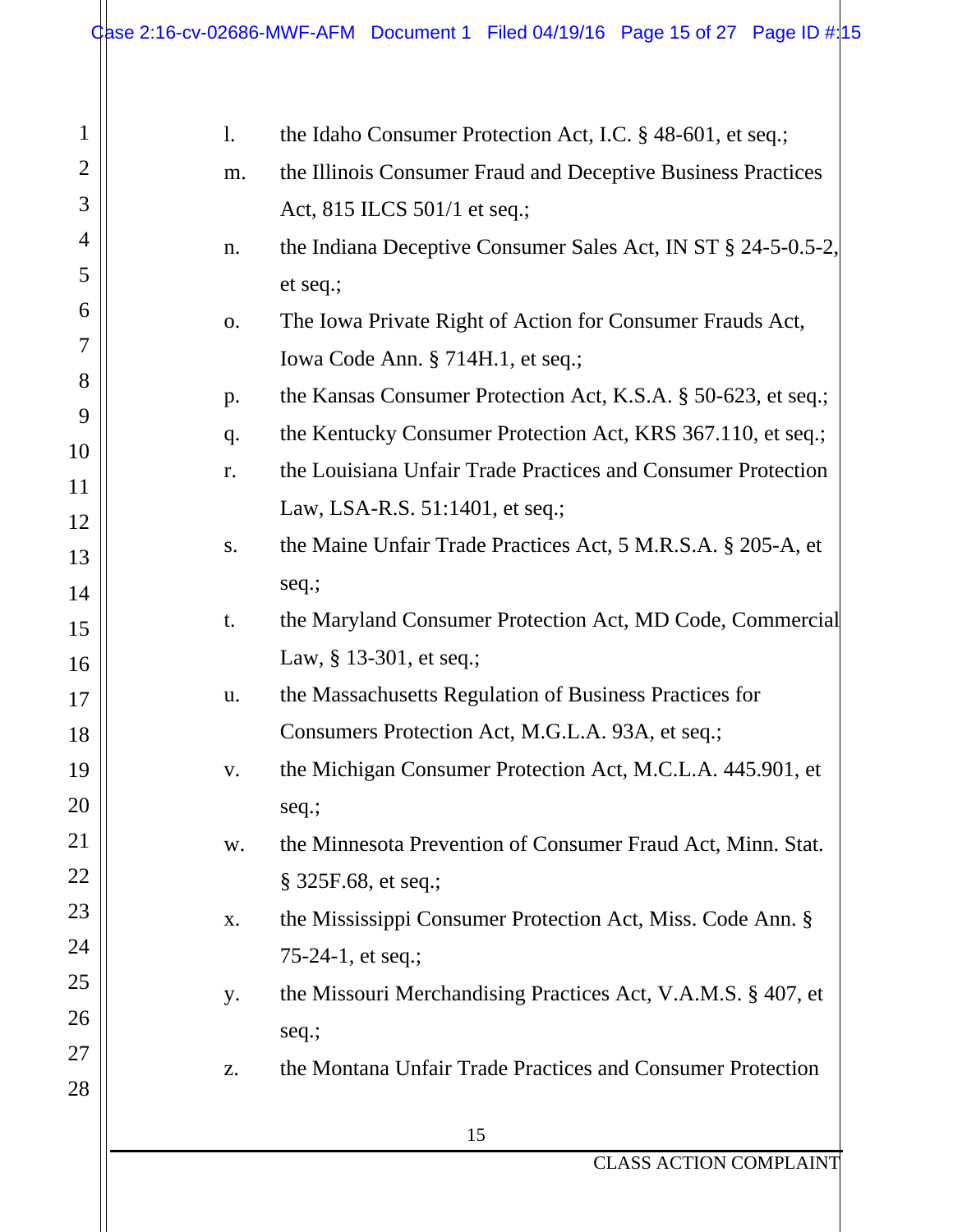1

2

3

4

5

6

7

8

9

10

11

12

13

14

15

16

17

18

19

20

21

22

23

24

25

26

27

28

Act of 1973, Mont. Code Ann. § 30-14-101, et seq.;

aa. the Nebraska Consumer Protection Act, Neb.Rev.St. §§ 59- 1601, et seq.;

## bb. the Nevada Deceptive Trade Practices Act, N.R.S. 41.600, et seq.;

- cc. the New Hampshire Regulation of Business Practices for Consumer Protection, N.H.Rev.Stat. § 358-A:1, et seq.;
	- dd. the New Jersey Consumer Fraud Act, N.J.S.A. 56:8, et seq.;
	- ee. the New Mexico Unfair Practices Act, N.M.S.A. §§ 57-12-1, et seq.;
	- ff. the New York Consumer Protection from Deceptive Acts and Practices, N.Y. GBL (McKinney) § 349, et seq.;
	- gg. the North Carolina Unfair and Deceptive Trade Practices Act, N.C. Gen Stat. § 75-1.1, et seq.;
	- hh. the North Dakota Consumer Fraud Act, N.D. Cent.Code Chapter 51-15, et seq.;
	- ii. the Ohio Consumer Sales Practices Act, R.C. 1345.01, et seq.;
	- jj. the Oklahoma Consumer Protection Act, 15 O.S.2001, §§ 751, et seq.;
	- kk. the Oregon Unlawful Trade Practices Act, ORS 646.605, et seq.;
	- ll. the Pennsylvania Unfair Trade Practices and Consumer Protection Law, 73 P.S. § 201-1, et seq.;
	- mm. the Rhode Island Deceptive Trade Practices Act, G.L.1956 § 6- 13.1-5.2(B), et seq.;
	- nn. the South Carolina Unfair Trade Practices Act, SC Code 1976,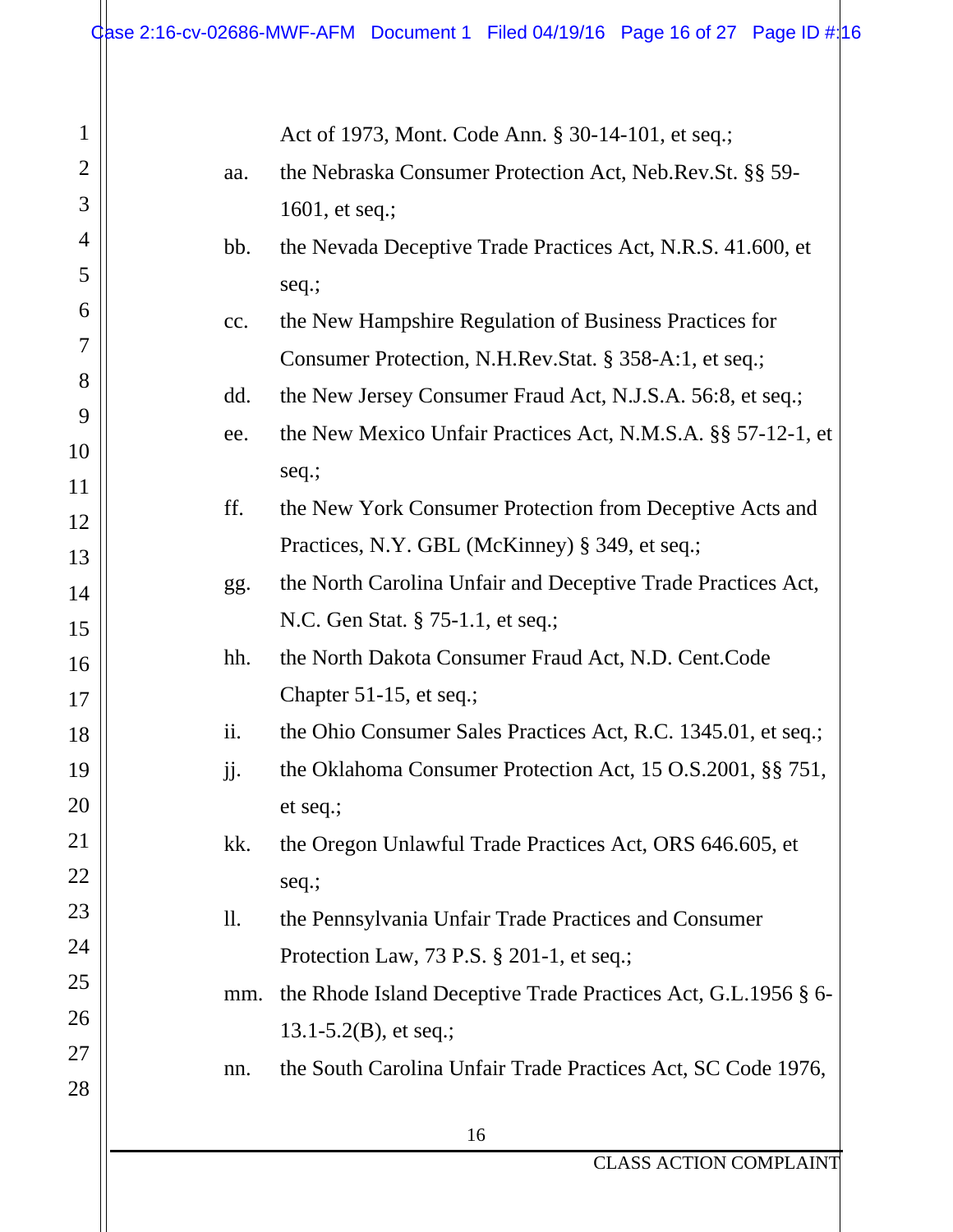| $\mathbf{1}$   |                                                                                 |     | §§ 39-5-10, et seq.;                                                             |
|----------------|---------------------------------------------------------------------------------|-----|----------------------------------------------------------------------------------|
| $\overline{2}$ |                                                                                 | 00. | the South Dakota Deceptive Trade Practices and Consumer                          |
| 3              |                                                                                 |     | Protection Act, SDCL § 37-24-1, et seq.;                                         |
| 4              |                                                                                 | pp. | the Tennessee Consumer Protection Act, T.C.A. § 47-18-101, et                    |
| 5              |                                                                                 |     | seq.;                                                                            |
| 6              |                                                                                 | qq. | the Texas Deceptive Trade Practices-Consumer Protection Act,                     |
| 7              |                                                                                 |     | V.T.C.A., Bus. & C. § 17.41, et seq.;                                            |
| 8              |                                                                                 | rr. | the Utah Consumer Sales Practices Act, UT ST § 13-11-1, et                       |
| 9              |                                                                                 |     | seq.;                                                                            |
| 10             |                                                                                 | SS. | the Vermont Consumer Fraud Act, 9 V.S.A. § 2451, et seq.;                        |
| 11             |                                                                                 | tt. | the Virginia Consumer Protection Act of 1977, VA ST § 59.1-                      |
| 12             |                                                                                 |     | 196, et seq.;                                                                    |
| 13             |                                                                                 | uu. | the Washington Consumer Protection Act, RCWA 19.86.010, et                       |
| 14             |                                                                                 |     | seq.;                                                                            |
| 15             |                                                                                 | VV. | the West Virginia Consumer Credit And Protection Act,                            |
| 16             |                                                                                 |     | W.Va.Code § 46A-1-101, et seq.;                                                  |
| 17             |                                                                                 | ww. | the Wisconsin Deceptive Trade Practices Act, WIS.STAT. §                         |
| 18             |                                                                                 |     | 100.18, et seq.; and                                                             |
| 19             |                                                                                 | XX. | the Wyoming Consumer Protection Act, WY ST § 40-12-101,                          |
| 20             |                                                                                 |     |                                                                                  |
| 21<br>22       | 59.                                                                             |     | et seq.<br>Defendant's canned tuna products are consumer goods.                  |
| 23             | 60.                                                                             |     | As set forth above, Defendant engaged, and still engages, in unfair or           |
| 24             |                                                                                 |     | deceptive acts or practices when, in marketing and selling canned tuna products, |
| 25             | Defendant misrepresents that its canned tuna products are legal for sale in the |     |                                                                                  |
| 26             | United States, comply with all state and federal laws, and contain a sufficient |     |                                                                                  |
| 27             | amount of tuna.                                                                 |     |                                                                                  |
| 28             |                                                                                 |     |                                                                                  |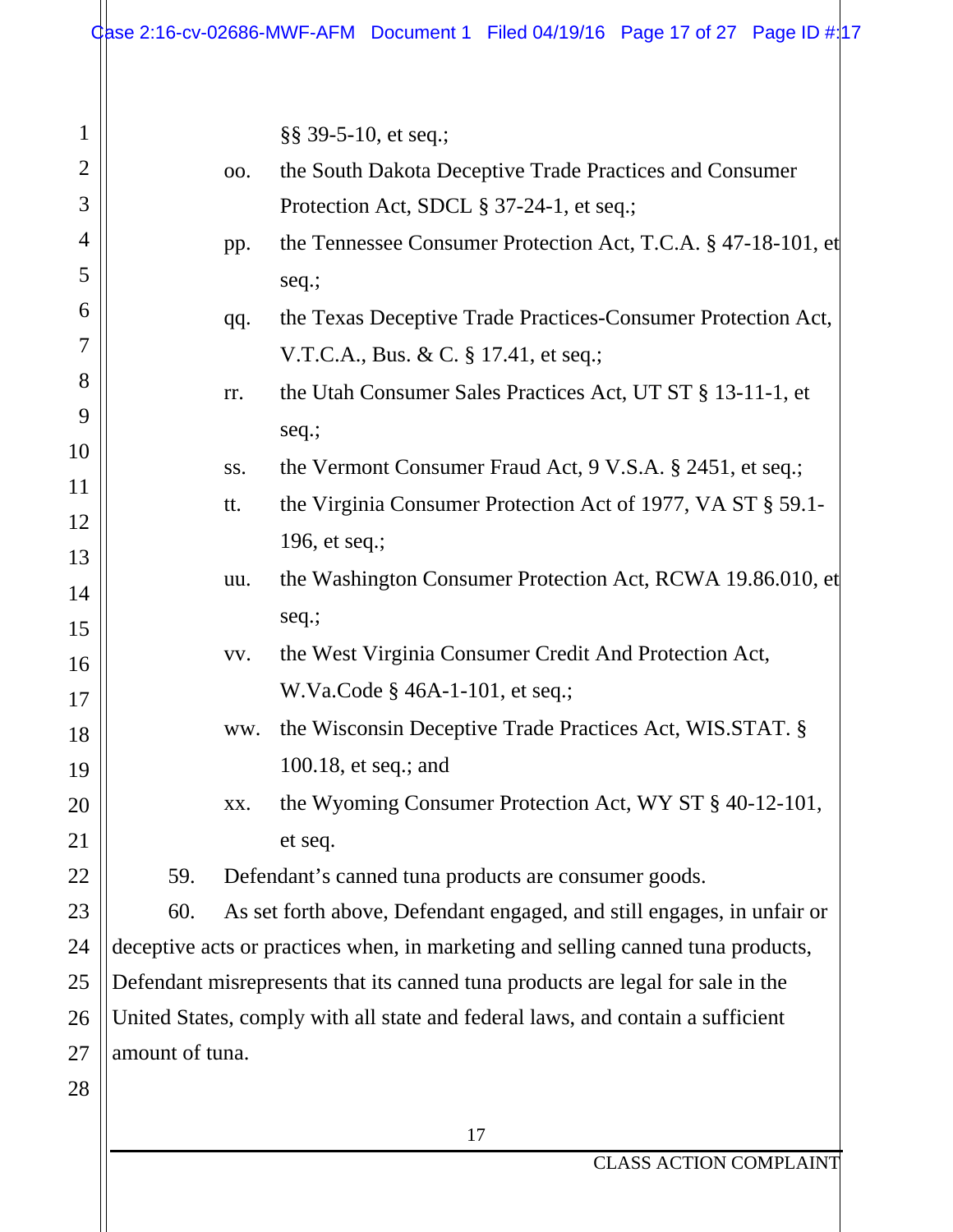61. Defendant intended, and still intends, that Plaintiff and the members of the class rely upon Defendant's misrepresentations and omissions concerning the quality, characteristics, and reliability of canned tuna products.

62. Defendant's misrepresentations and omissions possess the tendency or capacity to mislead and create the likelihood of deception.

63. The above-described deceptive and unfair acts and practices were used or employed in the conduct of trade or commerce, namely, the marketing, sale, and distribution of the Defendant's canned tuna products to Plaintiff and class members.

64. The above-described deceptive and unfair acts offend public policy and cause substantial injury to consumers.

65. Acting as reasonable consumers, had Plaintiff and the class known that Defendant's canned tuna products were under-filled in violation of federal regulations, that they are illegal for sale in the United States, and that they do not contain a sufficient amount of tuna, they would not have purchased Defendant's canned tuna products, or they would have paid less for them.

66. As a direct and proximate result of these unfair, deceptive and unconscionable commercial practices, Plaintiff and the members of the class have suffered damages in the form of the money they paid to purchase canned tuna products and additional incidental and consequential damages. Plaintiff, individually, and on behalf of the class, seeks restitution damages, actual damages, and punitive damages, along with reasonable attorneys' fees and costs.

67. Due to Defendant's misrepresentations and omissions described above, Plaintiff, individually, and on behalf of the class, also seeks injunctive relief. Plaintiff seeks an order (1) requiring Defendant cease the deceptive and unfair practices described herein; (2) requiring Defendant to change its marketing and advertising materials to reflect the illegal nature of its canned tuna products, their violation of the Code of Federal Regulations, and their insufficient quantity of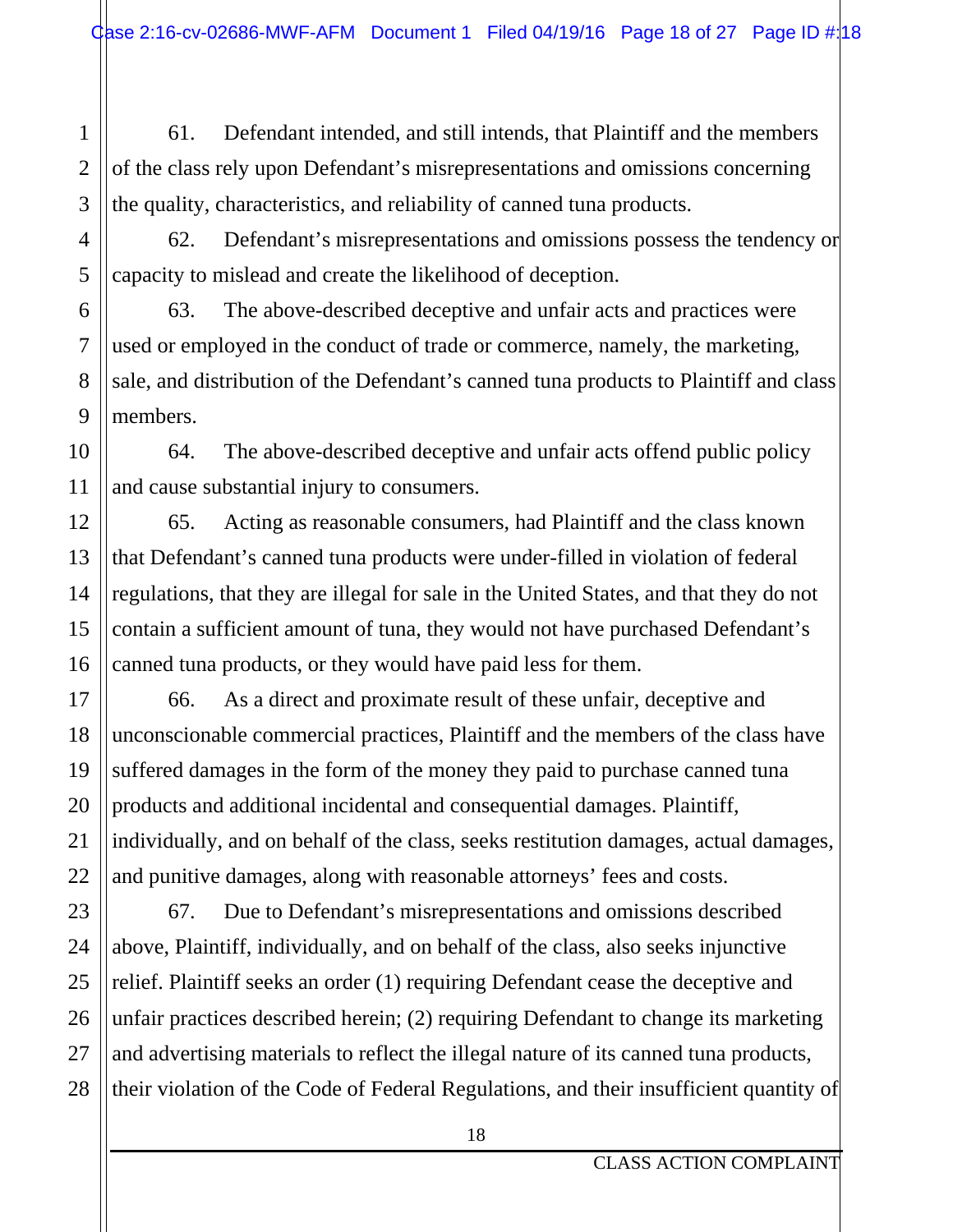1 tuna; (3) requiring Defendant to remove the false and misleading descriptions of its canned tuna products from marketing and advertising materials; and (4) requiring Defendant to disclose that its canned tuna products are under-filled below the federally standard.

68. Plaintiff seeks the recovery of court costs and attorneys' fees pursuant to California Civil Code § 1780(e) and § 1021.5, as she is prosecuting this action for important rights affecting the public interest.

# **FIFTH CAUSE OF ACTION**

#### **(Fraud)**

69. Plaintiff realleges and incorporates herein by reference all of the allegations contained in Paragraphs 1 through 68, inclusive, of this complaint as though fully set forth herein.

70. Defendant intentionally misrepresented and concealed, and continues to misrepresent and conceal, material facts concerning the legality, quantity, and characteristics of goods by misrepresenting that its canned tuna products are legal for sale in the United States, comply with state and federal laws, and contain a sufficient amount of tuna.

71. The facts Defendant's canned tuna products are not legal for sale in the United States, that the canned tuna products in question are significantly underfilled in violation of the federal regulations, and that the canned tuna products of are significantly under-filled such that they do not contain a sufficient amount of tuna are all material facts that Defendant has falsely represented and actively concealed.

72. Defendant knew that its canned tuna products are not legal for sale in the United States, are under-filled in violation of federal regulations, and do not contain a sufficient amount of tuna at the time that Defendant made the misrepresentations and concealments of material facts. Defendant's misrepresentations were made with scienter.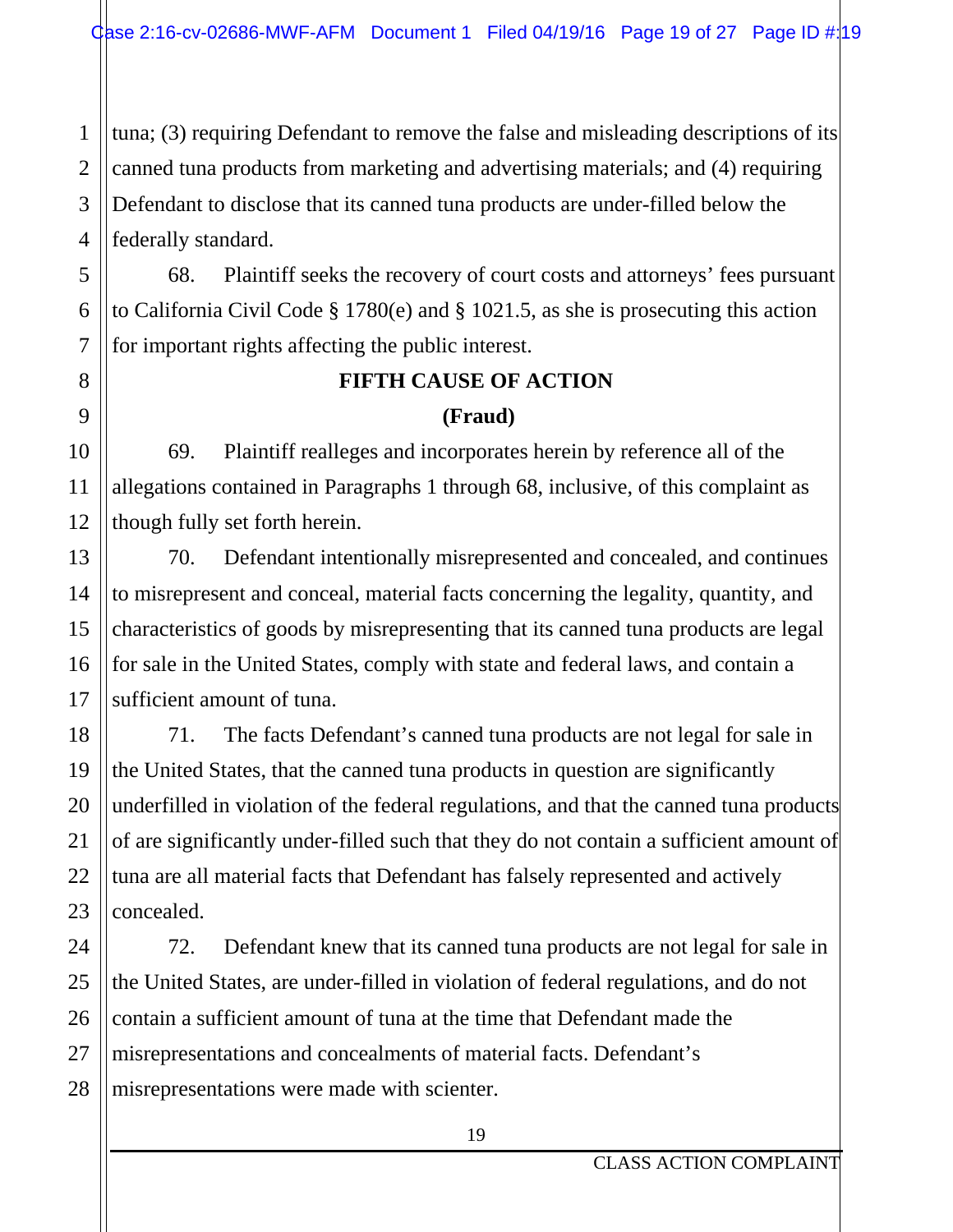73. Defendant affirmatively misrepresented and/or actively concealed material facts with the intent that Plaintiff and the members of the class purchase its canned tuna products.

74. Acting as reasonable consumers, Plaintiff and the class were unaware of these misrepresented material facts, and if they had been aware of the truth, Plaintiff and class members would not have purchased Defendant's canned tuna products, or they had would have paid less for them.

75. It was reasonable for Plaintiff and the class to rely on Defendant's misrepresentations and omissions and believe Defendant's canned tuna products were not significantly under-filled at the time that they purchased them.

76. As a direct and proximate result of Defendant's fraud, Plaintiff and the members of the class have suffered damages in the form of the money they paid to purchase canned tuna products and additional incidental and consequential damages. Plaintiff, individually, and on behalf of the class seeks actual damages, restitution damages, and punitive damages, along with reasonable attorneys' fees and costs.

## **SIXTH CAUSE OF ACTION (Negligent Misrepresentation)**

77. Plaintiff realleges and incorporates herein by reference all of the allegations contained in Paragraphs 1 through 76, inclusive, of this complaint as though fully set forth herein.

78. During the relevant statutory time period, Defendant made false representations to Plaintiff and class members by selling canned tuna products that were insufficiently filled in violation of federal regulations.

79. The representation that Defendant's canned tuna products were legal for sale was false. The true fact is that Defendant was selling canned tuna products that were insufficiently filled in violation of federal regulations

1

2

3

4

5

6

7

8

9

10

11

12

13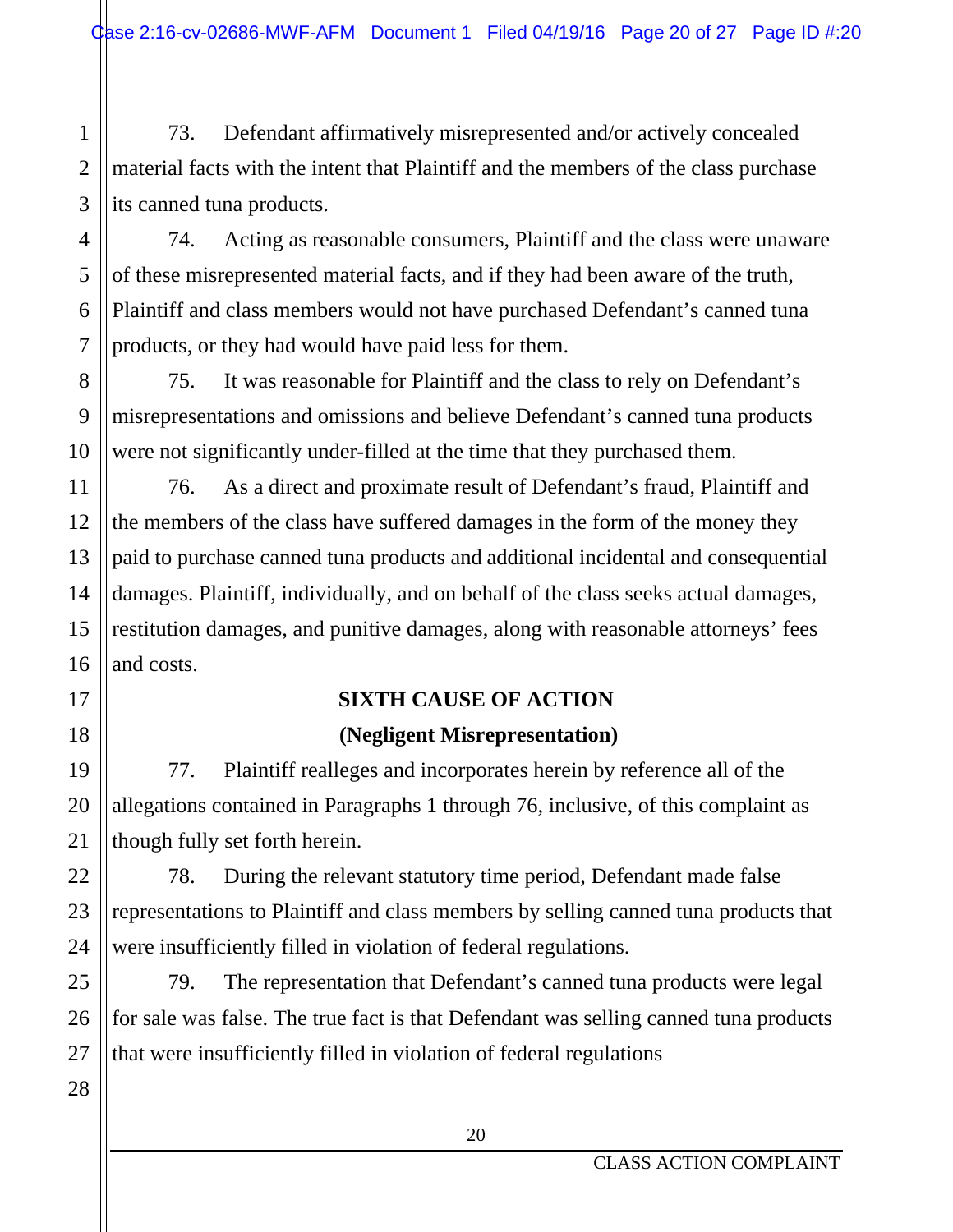80. When Defendant made the representations set forth above, it had no reasonable grounds for believing them to be true.

81. Defendant made the representations with the intention of inducing Plaintiff and class members to act in reliance upon these representations in the manner hereafter alleged, or with the expectation that they would so act.

82. Plaintiff and class members, at the time the representations were made by Defendant, and at the time Defendant took the actions herein alleged, were ignorant of the falsity of the representations and believed them to be true. In reliance on these representations, Plaintiff and class members were induced to and did pay monies to purchase Defendant's canned tuna products.

83. Had Plaintiff and class members known the actual facts, they would not have taken such action. Furthermore, Plaintiff and other consumers had no reason to believe that Defendant would act otherwise than as to rely on the Defendant's representations.

84. Without knowledge, Plaintiff and class members acted on the false representation and purchased the canned tuna products they did not truly want (in hindsight). Had Plaintiff and class members known the actual facts, they would not have taken such action.

85. As a proximate result of the fraudulent conduct of Defendant as herein alleged, Plaintiff and class members paid monies to Defendant, through Defendant's regular retail sales channels, to which Defendant is not entitled, and have been damaged in an amount to be proven at trial.

86. Plaintiff and class members seek the recovery of a large portion of their purchase monies, plus prejudgment interest, and reasonable attorneys' fees (pursuant to Code of Civil Procedure § 1021.5) and costs as will be determined at time of trial. The specific amount of class members' recovery is the realm of expert testimony and will be established at trial.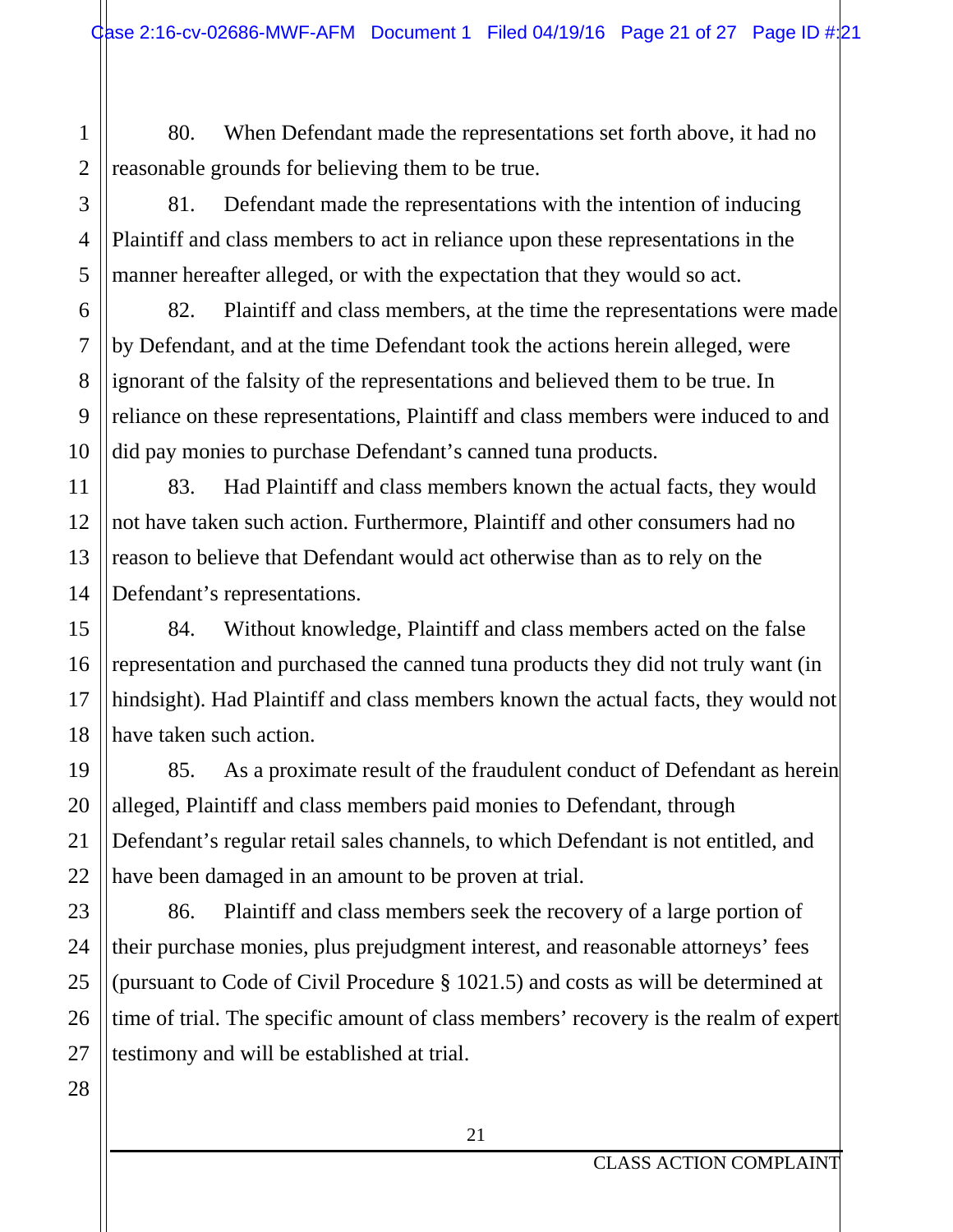## **SEVENTH CAUSE OF ACTION (Unjust Enrichment)**

87. Plaintiff realleges and incorporates herein by reference all of the allegations contained in Paragraphs 1 through 86, inclusive, of this complaint as though fully set forth herein.

88. Plaintiff and members of the class paid a retail price for Defendant's canned tuna products believing that the tuna cans they purchased contained a sufficient amount of tuna. However, the products purchased by Plaintiff and members of the Class were substantially under-filled below the federally mandated minimum standard.

89. Defendant has unjustly received and retained a benefit at the expense of Plaintiff and the class because Defendant unlawfully acquired its profits for canned tuna products appreciating and knowing that the cans purchased by Plaintiff and members of the Class did not contain a sufficient amount of tuna.

90. Defendant has acquired and retained money belonging to Plaintiff and the class as a result of its wrongful conduct: Defendant's under-filling its canned tuna products in violation of the federally mandated standard of fill. Each individual sale of canned tuna products nets Defendant profit at the expense of the consumer.

91. Further, Defendant intentionally misrepresented, and continues to misrepresent, that its canned tuna products are legal for sale in the United States and comply with all state and federal laws.

92. Acting as reasonable consumers, Plaintiff and the class were unaware of these misrepresented material facts, and would not have purchased the canned tuna products, or they would have paid less for them, had they been aware of the truth.

93. Defendant's retention of the benefit violates the fundamental principles of justice, equity, and good conscience because Defendant mislead

1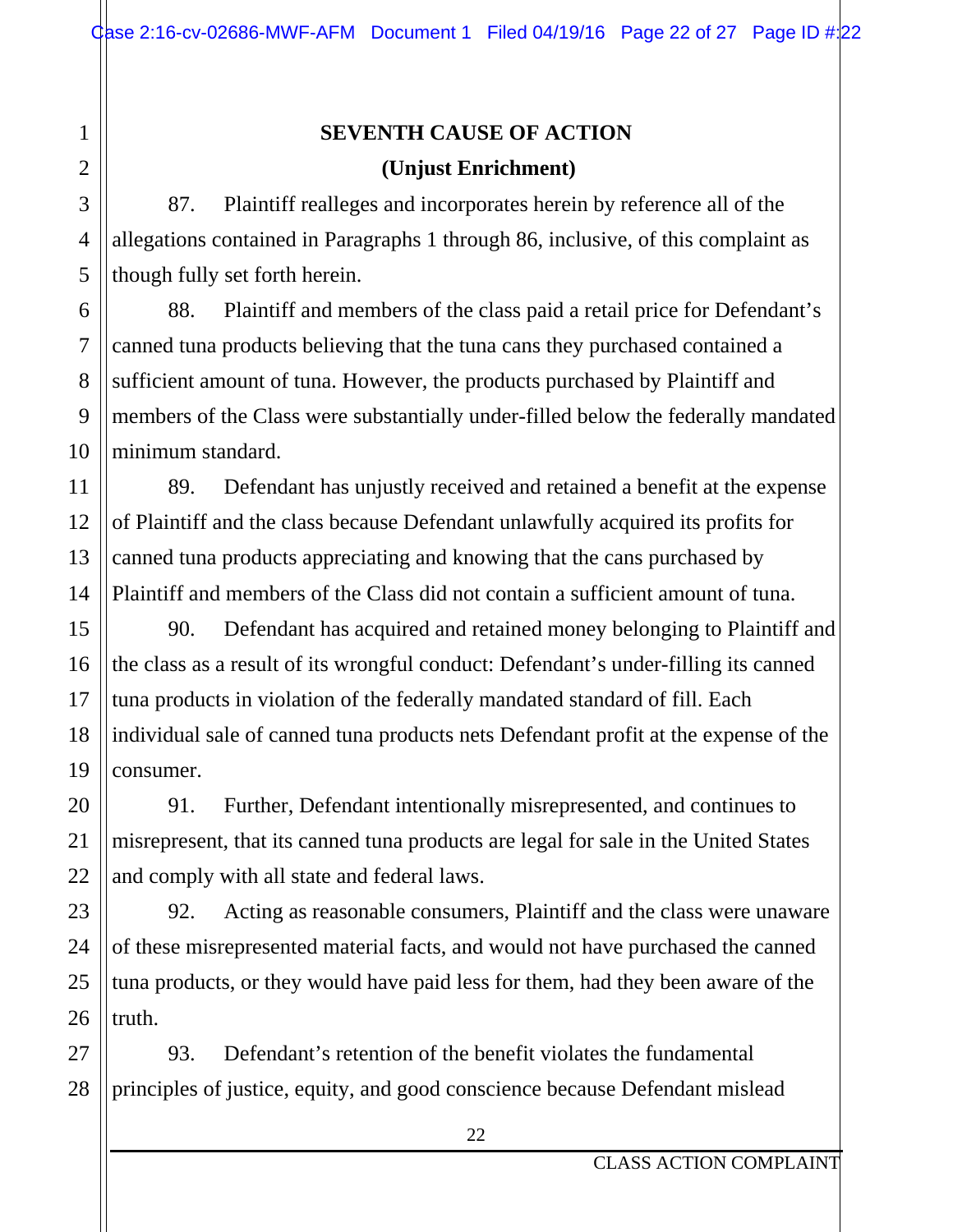1 2 3 Plaintiff and the Class into falsely believing its canned tuna products are legal for sale in the United States, comply with all state and federal laws, and contain a sufficient amount of tuna in order to unjustly receive and retain a benefit.

94. Under the principles of equity, Defendant should not be allowed to keep the money belonging to Plaintiff and the members of the class because Defendant has unjustly received it as a result of Defendant's unlawful actions described herein.

95. Plaintiff and the members of the class have suffered damages as a direct result of Defendant's conduct.

96. Plaintiff, individually and on behalf of the class, seeks restitution for Defendant's unlawful conduct, as well as interest and attorneys' fees and costs.

## **EIGHTH CAUSE OF ACTION (Breach of Express Warranty)**

97. Plaintiff realleges and incorporates herein by reference all of the allegations contained in Paragraphs 1 through 96, inclusive, of this complaint as though fully set forth herein.

98. By packaging, labeling, and selling canned tuna products, Defendant, as the manufacturer, marketer, distributor, and seller of canned tuna products, expressly warranted that said products contained a sufficient amount of tuna.

99. Defendant's representations, affirmations of fact, and promises related to its canned tuna products constitute an express warranty because the representations, affirmations, and promises became a part of the basis of the bargain with Plaintiff and members of the class that its canned tuna products contain a sufficient amount of tuna.

100. Defendant breached its express warranty because its canned tuna products are significantly under-filled below the federally-mandated standard of fill and, therefore, do not contain a sufficient amount of tuna.

28

4

5

6

7

8

9

10

11

12

13

14

15

16

17

18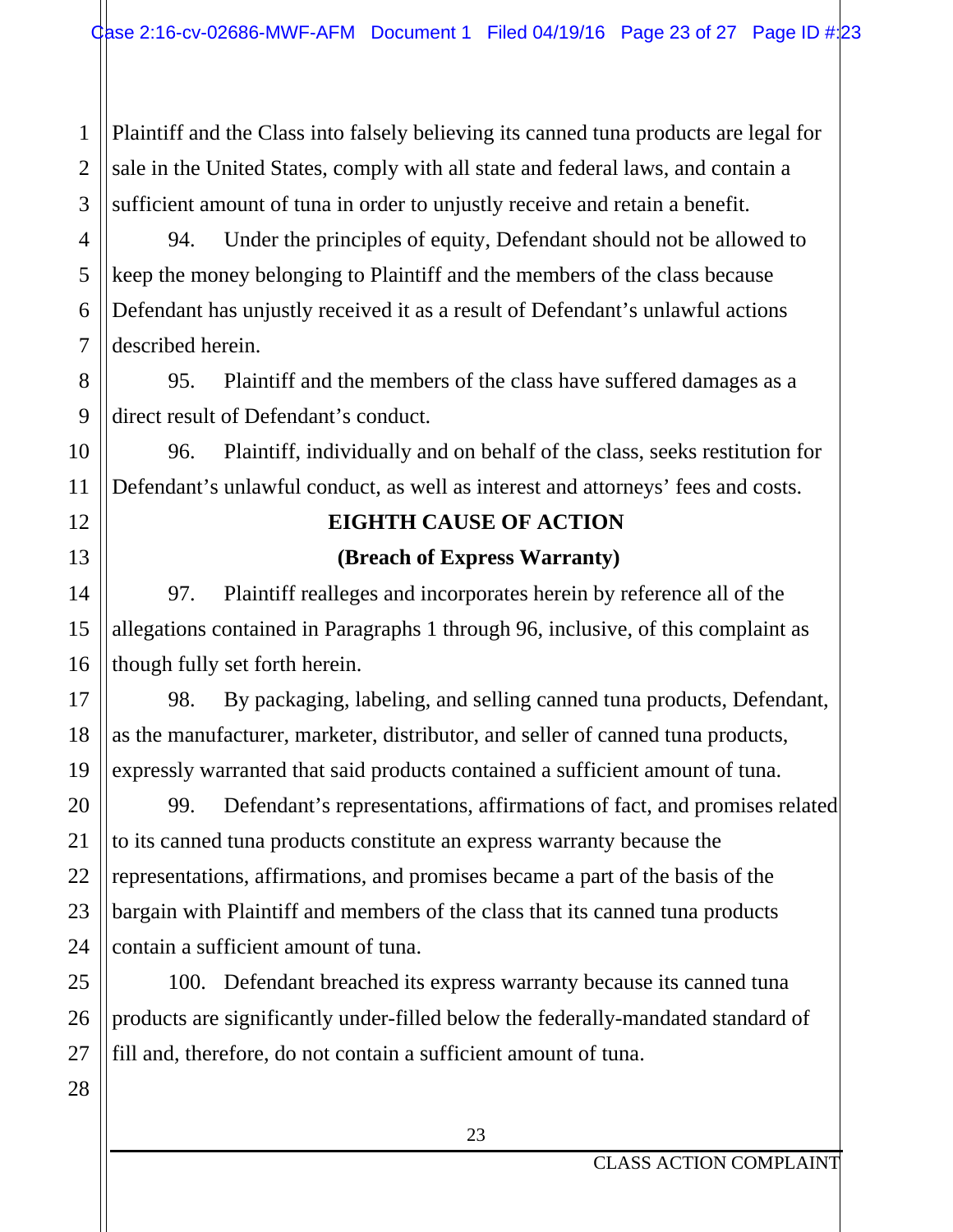101. Plaintiff and members of the class complied with the terms of the warranty because they paid money in exchange for the purchase of canned tuna products. Neither Plaintiff nor members of the Class misused the canned tuna products or contributed to their deficiency.

102. Defendant had actual knowledge that its canned tuna products do not contain a sufficient amount of tuna. Defendant was responsible for manufacturing the canned tuna, packaging the canned tuna, and implementing a standard mechanized process for distributing a uniform amount of pressed cake tuna in each can.

103. Plaintiff and members of the class relied on Defendant's warranty that Defendant's canned tuna products contained a sufficient amount of tuna when they purchased them. Because Defendant packaged the Trader Joe's Tuna products in 5 ounce cans and labeled them as "5-ounce" cans, it was reasonable for Plaintiff and members of the Class to believe that cans contained a sufficient amount of tuna and to rely on that belief when they purchased the tuna.

104. Acting as reasonable consumers, Plaintiff and the class were unaware of these misrepresented warranties, and if they had been aware of the truth, Plaintiff and class members would not have purchased Defendant's canned tuna products, or they had would have paid less for them.

105. Plaintiff and the members of the class did not receive 5-ounce cans of Trader Joe's Tuna as warranted. The canned tuna products they purchased were worth substantially less than the tuna cans they were promised and expected.

106. As a direct and proximate result of Defendant's breach of an express warranty, Plaintiff and members of the class have suffered damages in the form of the money they paid to purchase these canned tuna products and additional incidental and consequential damages. Plaintiff, individually, and on behalf of the class seeks actual damages, restitution damages, and punitive damages, along with reasonable attorneys' fees and costs.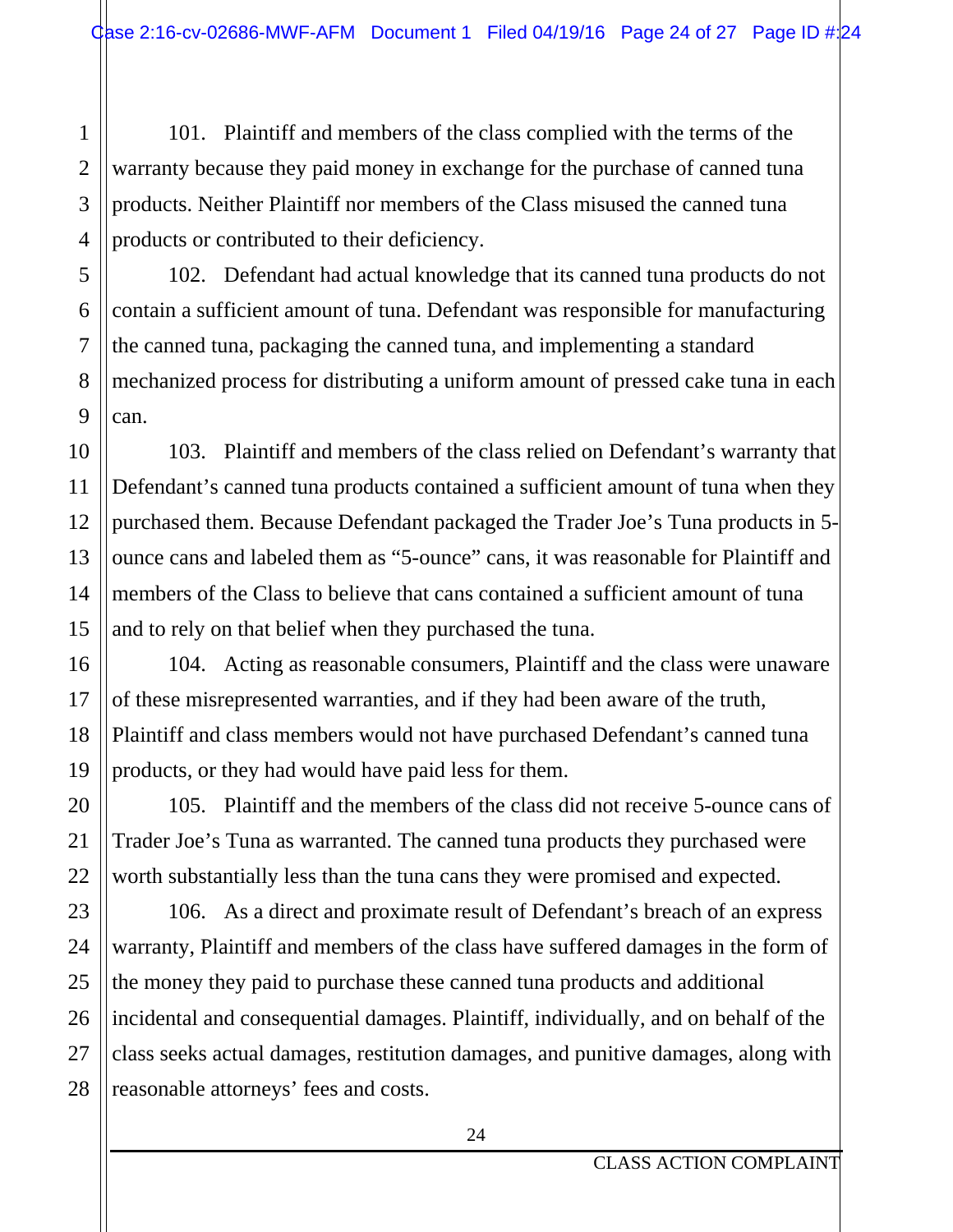## **NINTH CAUSE OF ACTION (Breach of Implied Warranty of Merchantability)**

107. Plaintiff realleges and incorporates herein by reference all of the allegations contained in Paragraphs 1 through 106, inclusive, of this complaint as though fully set forth herein.

108. Defendant, as the manufacturer, marketer, distributor, and/or seller of Trader Joe's Tuna is a merchant.

109. Defendant's canned tuna products are not adequately contained, packaged, and labeled because they are packaged and labeled as "5-ounce" cans of tuna, but they are significantly under-filled below the federally mandated standard of fill and, therefore, do not contain a sufficient amount of tuna.

110. These canned tuna products do not conform to the promises and affirmations of facts made on their container and label because they do not contain a sufficient amount of tuna as their packaging and labeling warrants.

111. Defendant impliedly warranted that these canned tuna products are legal for sale in the United States, comply with all state and federal laws, and contain a sufficient amount of tuna.

112. Defendant had reason to know of the particular purpose of these canned tuna products because Defendant was solely responsible for the manufacturing, packaging, labeling, distribution, marketing, and sale thereof.

113. Defendant breached the warranty of merchantability implied in the contract for sale of its canned tuna products because they are not legal for sale in the United States, are under-filled in violation of the Code of Federal Regulations, and do not contain a sufficient amount of tuna.

114. Defendant knew that its canned tuna products would be purchased and used by Plaintiff and members of the class without additional testing or measuring of their quantity and sufficiency.

27 28

1

2

3

4

5

6

7

8

9

10

11

12

13

14

15

16

17

18

19

20

21

22

23

24

25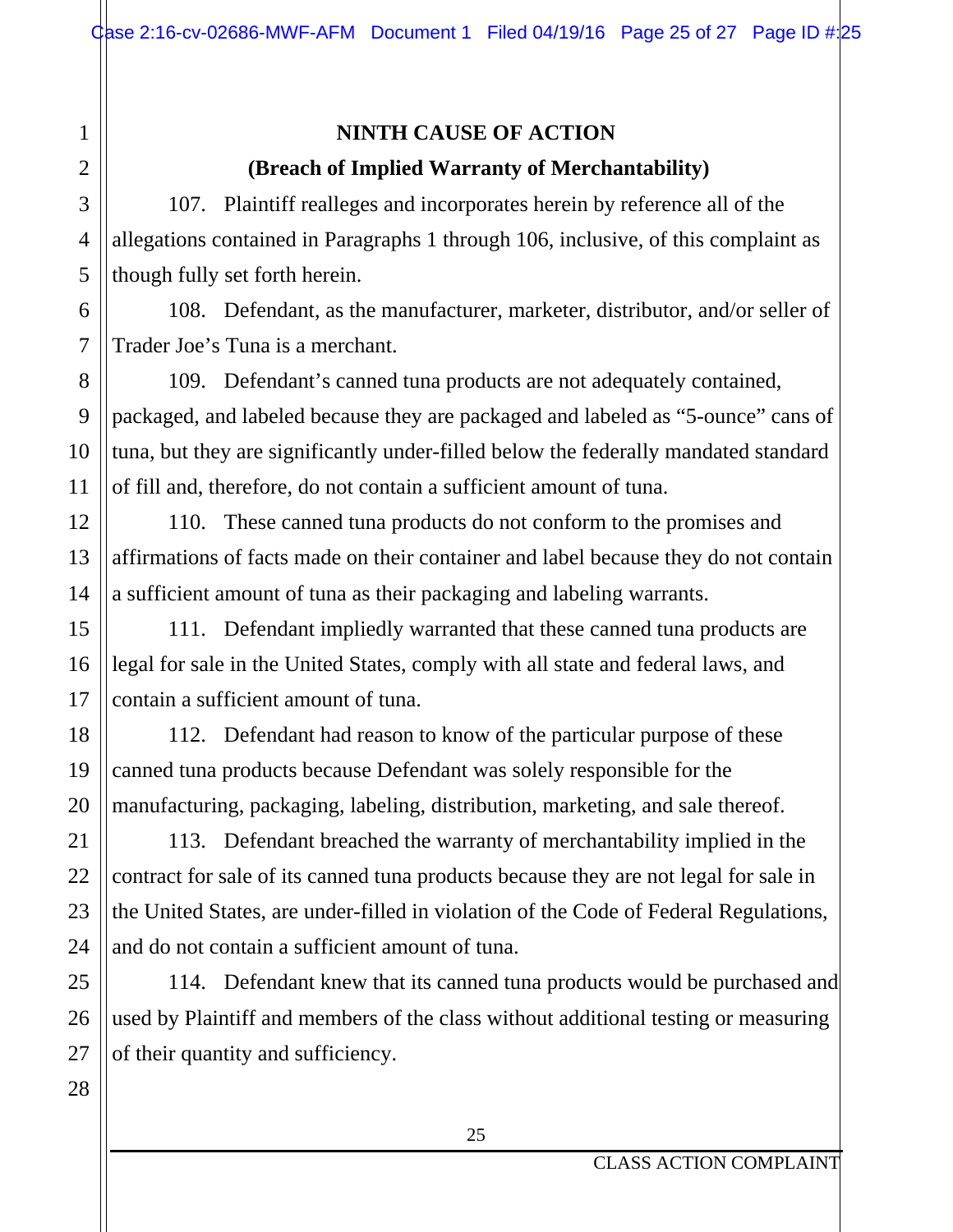2 3 115. Plaintiff and members of the class relied on Defendant's ability to truthfully represent the quantity and capacity of its canned tuna products when they purchased the tuna.

4 6 116. Acting as reasonable consumers, Plaintiff and the class were unaware of these misrepresented warranties, and if they had been aware of the truth, Plaintiff and class members would not have purchased the Defendant's canned tuna products, or they had would have paid less for them.

117. Plaintiff and the members of the class did not receive canned tuna products as warranted. The canned tuna products they purchased were worth substantially less than the tuna cans they were promised and expected.

118. The canned tuna products were not altered by Plaintiff or any members of the Class.

119. The canned tuna products were defective and unfit for their intended purpose when they left the exclusive control of Defendant.

120. As a direct and proximate result of Defendant's breach of an express warranty, Plaintiff and members of the class have suffered damages in the form of the money they paid to purchase the canned tuna products and additional incidental and consequential damages. Plaintiff, individually, and on behalf of the class seeks actual damages, restitution damages, and punitive damages, along with reasonable attorneys' fees and costs.

#### **PRAYER**

WHEREFORE, Plaintiff, on behalf of herself, collectively on behalf of the class, respectfully request the following relief:

1. That the Court determine that this action may be maintained as a class action by certifying this case as a class action as to the class;

26 27 2. That the Court certify Plaintiff to serve as a class representative in this case;

28

1

5

7

8

9

10

11

12

13

14

15

16

17

18

19

20

21

22

23

24

25

3. That Defendant's wrongful conduct alleged herein be adjudged and